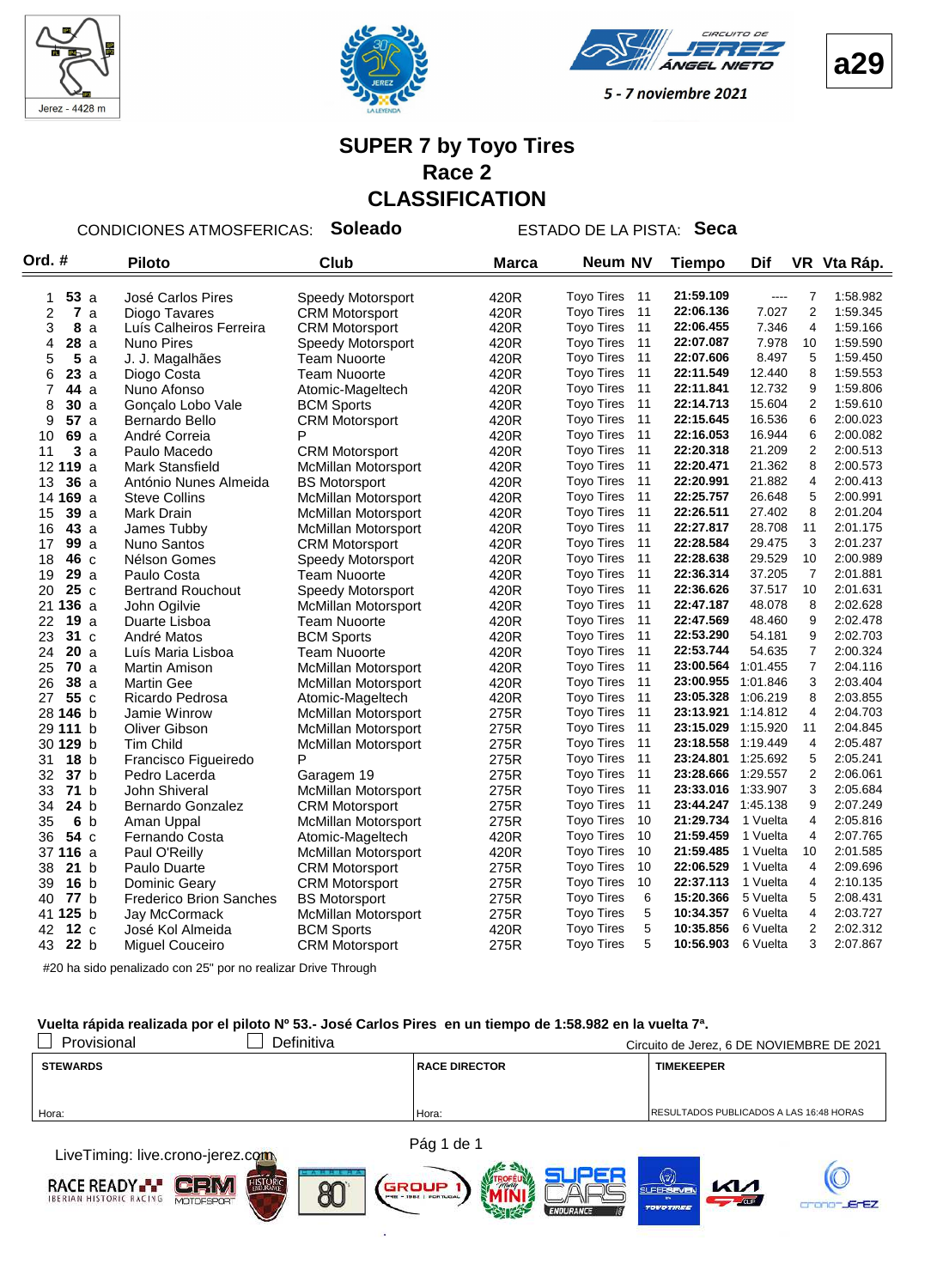







#### **SUPER 7 by Toyo Tires - 420R Race 2 CLASSIFICATION**

CONDICIONES ATMOSFERICAS: **Soleado** ESTADO DE LA PISTA: **Seca**

| Ord. # |                 |    | <b>Piloto</b>           | Club                       | <b>Marca</b> | Neum NV                 | Tiempo    | Dif      |    | VR Vta Ráp. |
|--------|-----------------|----|-------------------------|----------------------------|--------------|-------------------------|-----------|----------|----|-------------|
|        |                 |    |                         |                            |              |                         |           |          |    |             |
|        | 53a             |    | José Carlos Pires       | Speedy Motorsport          | 420R         | <b>Toyo Tires</b><br>11 | 21:59.109 | ----     |    | 1:58.982    |
| 2      | 7               | a  | Diogo Tavares           | <b>CRM Motorsport</b>      | 420R         | <b>Toyo Tires</b><br>11 | 22:06.136 | 7.027    | 2  | 1:59.345    |
| 3      | 8               | a  | Luís Calheiros Ferreira | <b>CRM Motorsport</b>      | 420R         | <b>Toyo Tires</b><br>11 | 22:06.455 | 7.346    | 4  | 1:59.166    |
| 4      | 28 a            |    | Nuno Pires              | Speedy Motorsport          | 420R         | <b>Toyo Tires</b><br>11 | 22:07.087 | 7.978    | 10 | 1:59.590    |
| 5      | 5               | a  | J. J. Magalhães         | Team Nuoorte               | 420R         | <b>Toyo Tires</b><br>11 | 22:07.606 | 8.497    | 5  | 1:59.450    |
| 6      | 23a             |    | Diogo Costa             | Team Nuoorte               | 420R         | <b>Toyo Tires</b><br>11 | 22:11.549 | 12.440   | 8  | 1.59.553    |
|        | 44 a            |    | Nuno Afonso             | Atomic-Mageltech           | 420R         | <b>Toyo Tires</b><br>11 | 22:11.841 | 12.732   | 9  | 1:59.806    |
| 8      | 30a             |    | Gonçalo Lobo Vale       | <b>BCM Sports</b>          | 420R         | <b>Toyo Tires</b><br>11 | 22:14.713 | 15.604   | 2  | 1:59.610    |
| 9      | 57a             |    | Bernardo Bello          | <b>CRM Motorsport</b>      | 420R         | <b>Toyo Tires</b><br>11 | 22:15.645 | 16.536   | 6  | 2:00.023    |
| 10     | 69 a            |    | André Correia           | P                          | 420R         | <b>Toyo Tires</b><br>11 | 22:16.053 | 16.944   | 6  | 2:00.082    |
| 11     |                 | 3a | Paulo Macedo            | <b>CRM Motorsport</b>      | 420R         | <b>Toyo Tires</b><br>11 | 22:20.318 | 21.209   | 2  | 2:00.513    |
|        | 12 119 a        |    | Mark Stansfield         | McMillan Motorsport        | 420R         | <b>Toyo Tires</b><br>11 | 22:20.471 | 21.362   | 8  | 2:00.573    |
| 13     | 36a             |    | António Nunes Almeida   | <b>BS Motorsport</b>       | 420R         | <b>Toyo Tires</b><br>11 | 22:20.991 | 21.882   | 4  | 2:00.413    |
|        | 14 169 a        |    | <b>Steve Collins</b>    | <b>McMillan Motorsport</b> | 420R         | <b>Toyo Tires</b><br>11 | 22:25.757 | 26.648   | 5  | 2:00.991    |
| 15     | 39a             |    | Mark Drain              | McMillan Motorsport        | 420R         | <b>Toyo Tires</b><br>11 | 22:26.511 | 27.402   | 8  | 2:01.204    |
| 16     | 43a             |    | James Tubby             | <b>McMillan Motorsport</b> | 420R         | <b>Toyo Tires</b><br>11 | 22:27.817 | 28.708   | 11 | 2:01.175    |
| 17     | 99a             |    | <b>Nuno Santos</b>      | <b>CRM Motorsport</b>      | 420R         | <b>Toyo Tires</b><br>11 | 22:28.584 | 29.475   | 3  | 2:01.237    |
| 18     | 29a             |    | Paulo Costa             | Team Nuoorte               | 420R         | <b>Toyo Tires</b><br>11 | 22:36.314 | 37.205   | 7  | 2:01.881    |
|        | 19 136 a        |    | John Ogilvie            | <b>McMillan Motorsport</b> | 420R         | <b>Toyo Tires</b><br>11 | 22:47.187 | 48.078   | 8  | 2:02.628    |
| 20     | 19a             |    | Duarte Lisboa           | Team Nuoorte               | 420R         | <b>Toyo Tires</b><br>11 | 22:47.569 | 48.460   | 9  | 2:02.478    |
| 21     | 20a             |    | Luís Maria Lisboa       | Team Nuoorte               | 420R         | <b>Toyo Tires</b><br>11 | 22:53.744 | 54.635   | 7  | 2:00.324    |
| 22     | 70a             |    | <b>Martin Amison</b>    | <b>McMillan Motorsport</b> | 420R         | <b>Toyo Tires</b><br>11 | 23:00.564 | 1:01.455 | 7  | 2:04.116    |
| 23     | 38a             |    | <b>Martin Gee</b>       | <b>McMillan Motorsport</b> | 420R         | <b>Toyo Tires</b><br>11 | 23:00.955 | 1:01.846 | 3  | 2:03.404    |
|        | 24 <b>116</b> a |    | Paul O'Reilly           | <b>McMillan Motorsport</b> | 420R         | <b>Toyo Tires</b><br>10 | 21:59.485 | 1 Vuelta | 10 | 2:01.585    |

#20 ha sido penalizado con 25" por no realizar Drive Through

**Vuelta rápida realizada por el piloto Nº 53.- José Carlos Pires en un tiempo de 1:58.982 en la vuelta 7ª.**

| Provisional<br>Definitiva                                                                                                                                                                                                     |                      | Circuito de Jerez, 6 DE NOVIEMBRE DE 2021      |
|-------------------------------------------------------------------------------------------------------------------------------------------------------------------------------------------------------------------------------|----------------------|------------------------------------------------|
| <b>STEWARDS</b>                                                                                                                                                                                                               | <b>RACE DIRECTOR</b> | <b>TIMEKEEPER</b>                              |
|                                                                                                                                                                                                                               |                      |                                                |
| Hora:                                                                                                                                                                                                                         | Hora:                | <b>RESULTADOS PUBLICADOS A LAS 16:48 HORAS</b> |
| the company of the company of the company of the company of the company of the company of the company of the company of the company of the company of the company of the company of the company of the company of the company | Pág 1 de 1           |                                                |

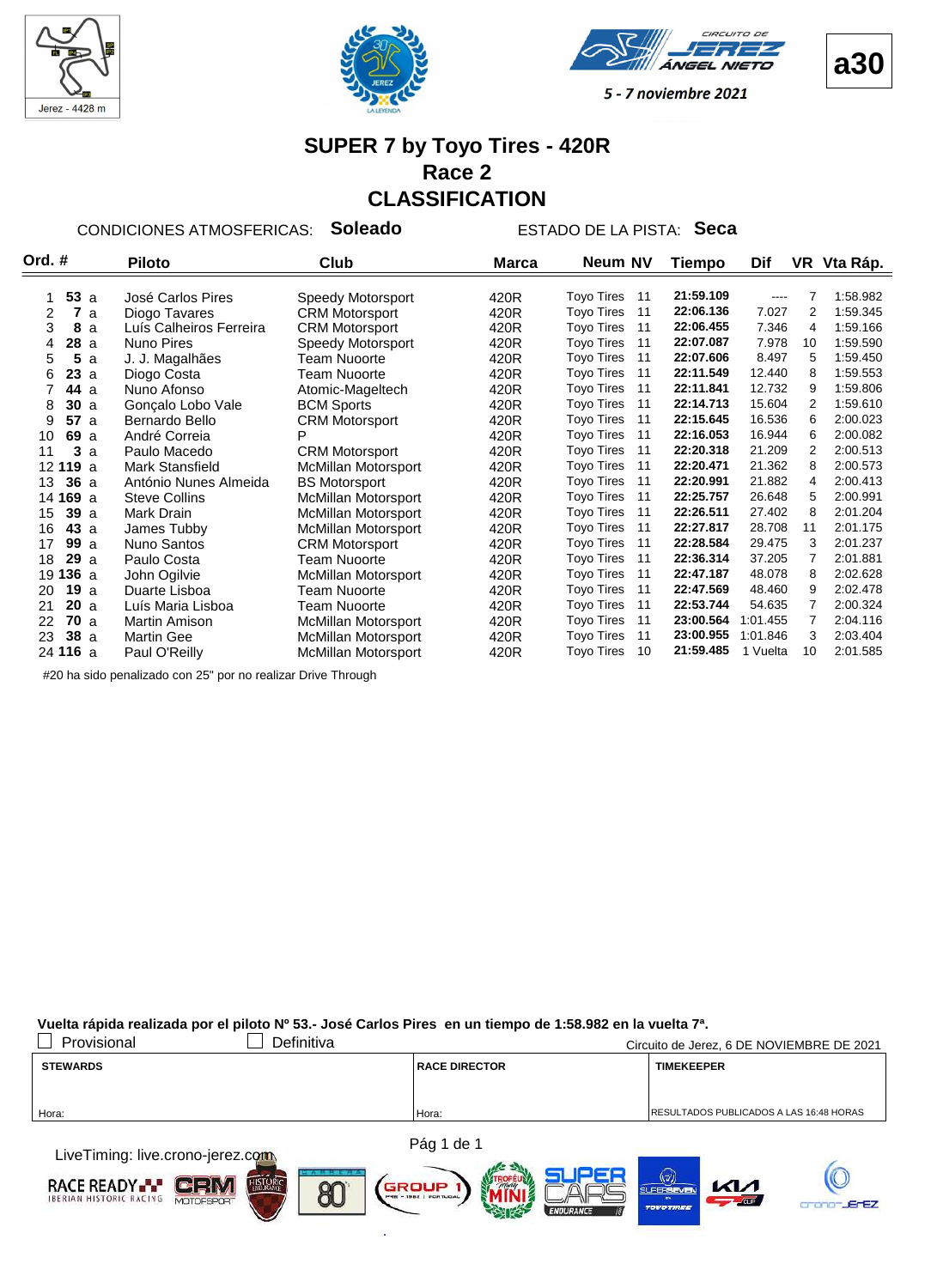







#### **SUPER 7 by Toyo Tires - 275R Race 2 CLASSIFICATION**

CONDICIONES ATMOSFERICAS: **Soleado** ESTADO DE LA PISTA: **Seca**

| Ord. #                | <b>Piloto</b>                  | Club                       | <b>Marca</b> | Neum NV                 | Tiempo    | Dif           | VR. | Vta Ráp. |
|-----------------------|--------------------------------|----------------------------|--------------|-------------------------|-----------|---------------|-----|----------|
|                       |                                |                            |              |                         |           |               |     |          |
| 1 146 $b$             | Jamie Winrow                   | McMillan Motorsport        | 275R         | <b>Toyo Tires</b><br>11 | 23:13.921 | $\frac{1}{2}$ | 4   | 2:04.703 |
| 2111 b                | Oliver Gibson                  | <b>McMillan Motorsport</b> | 275R         | <b>Toyo Tires</b><br>11 | 23:15.029 | 1.108         | 11  | 2:04.845 |
| 3 129 b               | Tim Child                      | <b>McMillan Motorsport</b> | 275R         | <b>Tovo Tires</b><br>11 | 23:18.558 | 4.637         | 4   | 2:05.487 |
| 18 <sub>b</sub><br>4  | Francisco Figueiredo           | Р                          | 275R         | <b>Toyo Tires</b><br>11 | 23:24.801 | 10.880        | 5   | 2:05.241 |
| 5 37 b                | Pedro Lacerda                  | Garagem 19                 | 275R         | <b>Tovo Tires</b><br>11 | 23:28.666 | 14.745        | 2   | 2:06.061 |
| 71h<br>6.             | John Shiveral                  | <b>McMillan Motorsport</b> | 275R         | <b>Toyo Tires</b><br>11 | 23:33.016 | 19.095        | 3   | 2:05.684 |
| 24 <sub>b</sub>       | Bernardo Gonzalez              | <b>CRM Motorsport</b>      | 275R         | <b>Tovo Tires</b><br>11 | 23:44.247 | 30.326        | 9   | 2:07.249 |
| 6 b<br>8              | Aman Uppal                     | <b>McMillan Motorsport</b> | 275R         | <b>Tovo Tires</b><br>10 | 21:29.734 | Vuelta        | 4   | 2:05.816 |
| 21 <sub>b</sub><br>9  | Paulo Duarte                   | <b>CRM Motorsport</b>      | 275R         | <b>Toyo Tires</b><br>10 | 22:06.529 | 1 Vuelta      | 4   | 2:09.696 |
| 16 <sub>b</sub><br>10 | Dominic Geary                  | <b>CRM Motorsport</b>      | 275R         | <b>Toyo Tires</b><br>10 | 22:37.113 | 1 Vuelta      | 4   | 2:10.135 |
| 77h<br>11             | <b>Frederico Brion Sanches</b> | <b>BS Motorsport</b>       | 275R         | <b>Toyo Tires</b><br>6  | 15:20.366 | 5 Vuelta      | 5   | 2:08.431 |
| 12125 b               | Jay McCormack                  | McMillan Motorsport        | 275R         | <b>Tovo Tires</b><br>5. | 10:34.357 | 6 Vuelta      | 4   | 2:03.727 |
| 22 <sub>b</sub><br>13 | Miguel Couceiro                | <b>CRM Motorsport</b>      | 275R         | <b>Tovo Tires</b><br>5. | 10:56.903 | 6 Vuelta      | 3   | 2:07.867 |

**Vuelta rápida realizada por el piloto Nº 53.- José Carlos Pires en un tiempo de 1:58.982 en la vuelta 7ª.**

| Provisional                                                                                                                                                                                                                   | Definitiva |                      | Circuito de Jerez, 6 DE NOVIEMBRE DE 2021      |
|-------------------------------------------------------------------------------------------------------------------------------------------------------------------------------------------------------------------------------|------------|----------------------|------------------------------------------------|
| <b>STEWARDS</b>                                                                                                                                                                                                               |            | <b>RACE DIRECTOR</b> | <b>TIMEKEEPER</b>                              |
|                                                                                                                                                                                                                               |            |                      |                                                |
| Hora:                                                                                                                                                                                                                         |            | Hora:                | <b>RESULTADOS PUBLICADOS A LAS 15:53 HORAS</b> |
|                                                                                                                                                                                                                               |            |                      |                                                |
| the company of the company of the company of the company of the company of the company of the company of the company of the company of the company of the company of the company of the company of the company of the company |            | Pág 1 de 1           |                                                |

LiveTiming: live.crono-jerez.com **RACE READY**  $\blacksquare$ e $\blacksquare$  $\mathbb{N}$ al GROUP 80 **ErEZ**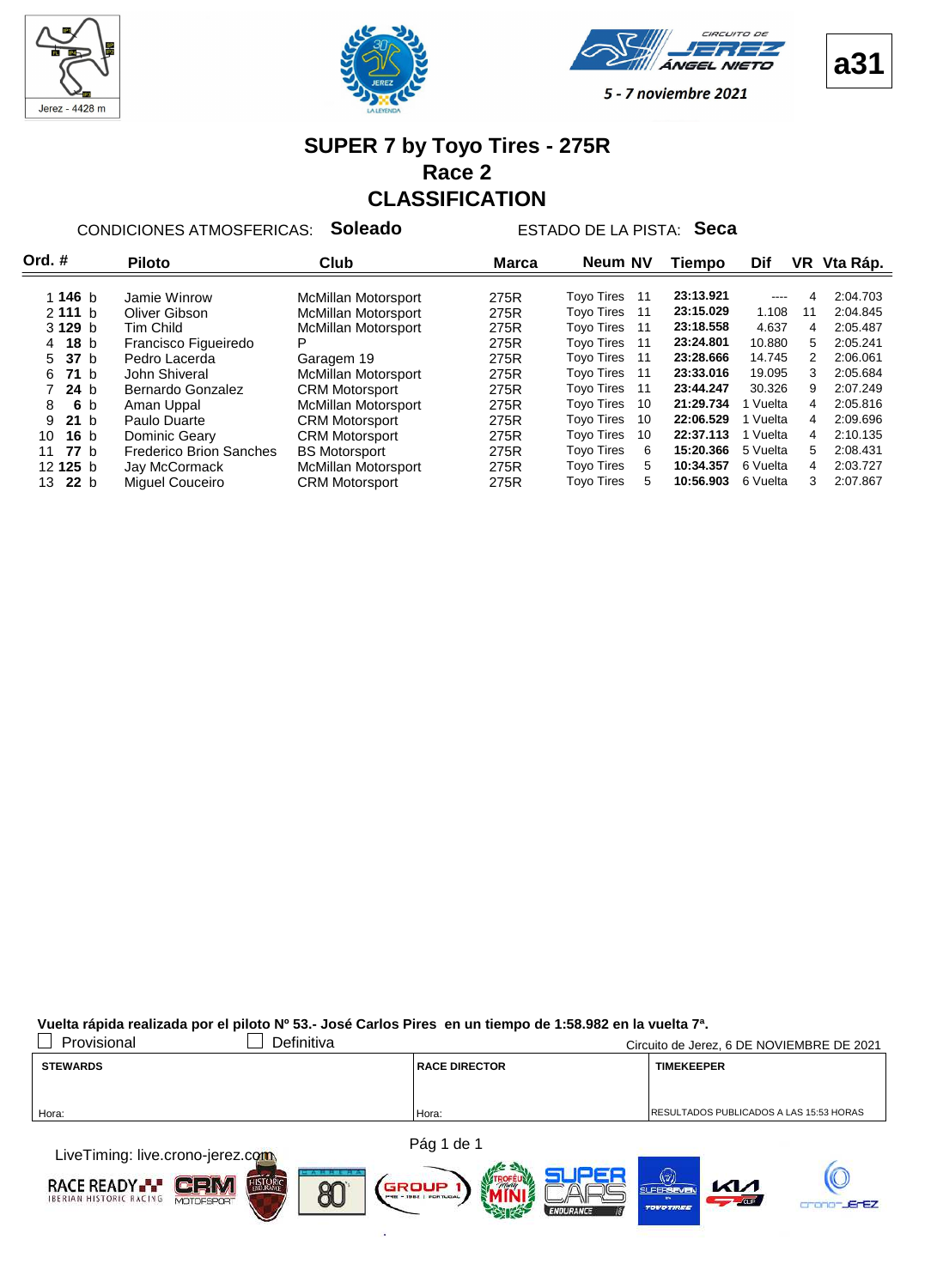







#### **SUPER 7 by Toyo Tires - 420R Business Race 2 CLASSIFICATION**

CONDICIONES ATMOSFERICAS: **Soleado** ESTADO DE LA PISTA: **Seca**

| Ord.# |                     | <b>Piloto</b>            | Club              | Marca | Neum NV                  | Tiempo    | Dif      |               | VR Vta Ráp. |
|-------|---------------------|--------------------------|-------------------|-------|--------------------------|-----------|----------|---------------|-------------|
|       | 46 c                | Nélson Gomes             | Speedy Motorsport | 420R  | <b>Toyo Tires</b><br>-11 | 22:28.638 | $\cdots$ | 10            | 2:00.989    |
|       | $2\,25\,c$          | <b>Bertrand Rouchout</b> | Speedy Motorsport | 420R  | <b>Toyo Tires</b><br>11  | 22:36.626 | 7.988    | 10            | 2:01.631    |
|       | $3\quad31\text{ c}$ | André Matos              | <b>BCM Sports</b> | 420R  | <b>Toyo Tires</b><br>11  | 22:53.290 | 24.652   | 9             | 2:02.703    |
|       | 4 55 $c$            | Ricardo Pedrosa          | Atomic-Mageltech  | 420R  | <b>Toyo Tires</b><br>11  | 23:05.328 | 36.690   | 8             | 2:03.855    |
| 5.    | 54 с                | Fernando Costa           | Atomic-Mageltech  | 420R  | <b>Toyo Tires</b><br>10  | 21:59.459 | Vuelta   | 4             | 2:07.765    |
| 6.    | 12c                 | José Kol Almeida         | <b>BCM Sports</b> | 420R  | <b>Tovo Tires</b><br>5   | 10:35.856 | 6 Vuelta | $\mathcal{P}$ | 2:02.312    |

**Vuelta rápida realizada por el piloto Nº 53.- José Carlos Pires en un tiempo de 1:58.982 en la vuelta 7ª.**

| Provisional                                                                                                       | Definitiva |                      | Circuito de Jerez, 6 DE NOVIEMBRE DE 2021       |
|-------------------------------------------------------------------------------------------------------------------|------------|----------------------|-------------------------------------------------|
| <b>STEWARDS</b>                                                                                                   |            | <b>RACE DIRECTOR</b> | <b>TIMEKEEPER</b>                               |
|                                                                                                                   |            |                      |                                                 |
| Hora:                                                                                                             |            | Hora:                | <b>IRESULTADOS PUBLICADOS A LAS 15:53 HORAS</b> |
|                                                                                                                   |            |                      |                                                 |
| the complete that the contract of the contract of the contract of the contract of the contract of the contract of |            | Pág 1 de 1           |                                                 |

LiveTiming: live.crono-jerez.com **RACE READY**  $\blacksquare$ e $\blacksquare$  $\mathbb{N}$ al GROUP 80 ErEZ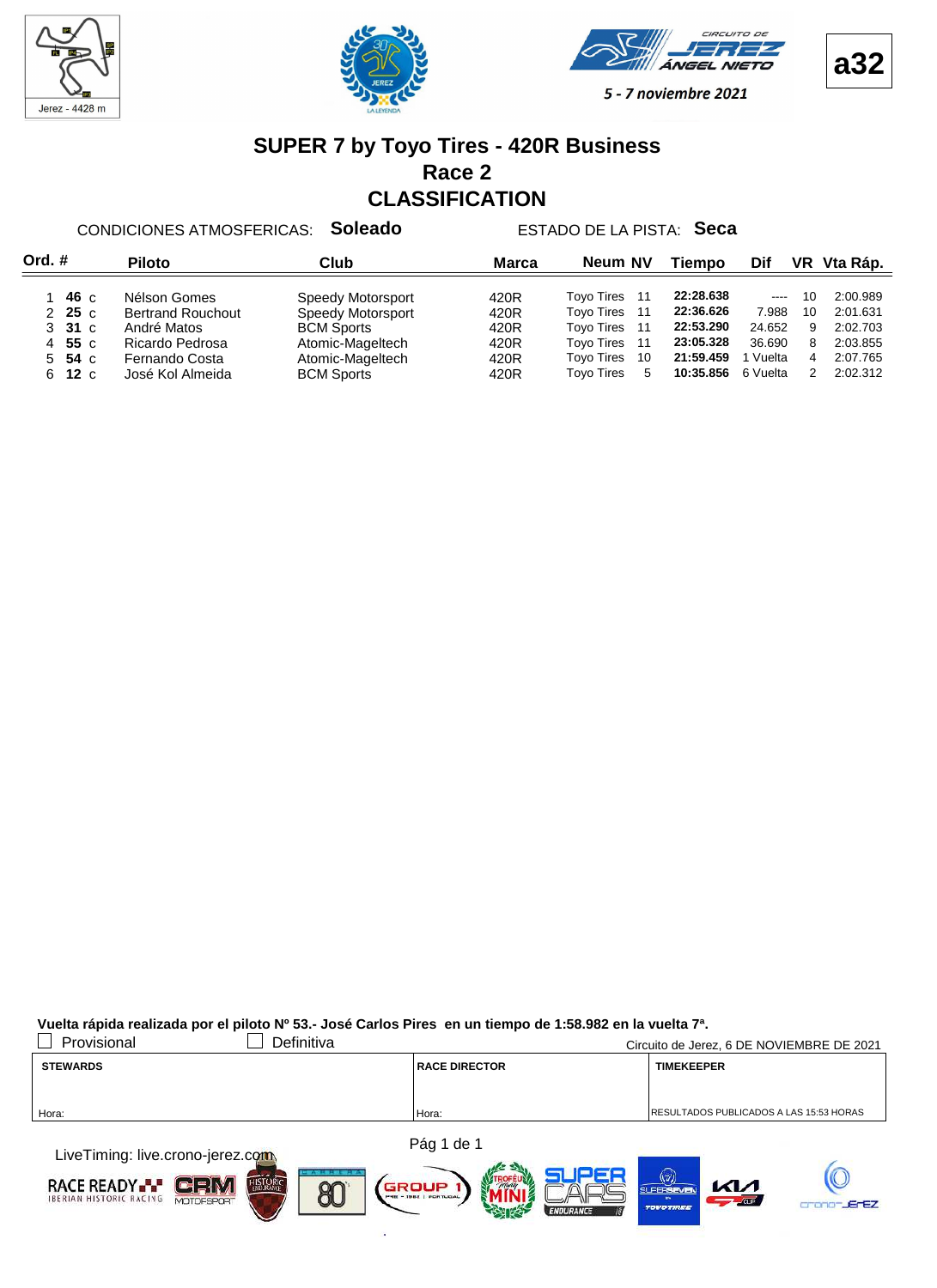





#### **LAP BY LAP Race 2 SUPER 7 by Toyo Tires**

| <b>Vuelta</b> | 3         | 5         | 6         | 7         | 8         | 12        | 16        | 18          | 19          | 20        | 21        | 22          |
|---------------|-----------|-----------|-----------|-----------|-----------|-----------|-----------|-------------|-------------|-----------|-----------|-------------|
| 1             | 2:02.842  | 2:02.100  | 2:08.165  | 2:00.591  | 2:01.557  | 2:06.943  | 2:13.250  | 2:08.925    | 2:08.219    | 2:07.625  | 2:12.393  | 2:09.213    |
| $\mathbf 2$   | 2:00.513* | 2:00.087  | 2:07.484  | 1:59.345* | 2:00.071  | 2:02.312* | 2:11.366  | 2:06.059    | 2:04.848    | 2:02.311  | 2:11.850  | 2:08.463    |
| 3             | 2:01.348  | 2:00.953  | 2:06.543  | 1:59.823  | 1:59.578  | 2:02.528  | 2:14.029  | 2:05.905    | 2:02.873    | 2:01.533  | 2:11.161  | 2:07.867*   |
| 4             | 2:02.542  | 2:00.225  | 2:05.816* | 1:59.859  | 1:59.166* | 2:14.725  | 2:10.135* | 2:05.693    | 2:02.786    | 2:02.539  | 2:09.696* | 2:08.364    |
| 5             | 2:01.996  | 1:59.450* | 2:06.668  | 2:00.366  | 2:00.361  | 2:03.407  | 2:29.285  | 2:05.241*   | 2:04.069    | 2:01.084  | 2:10.052  | 2:09.552    |
| 6             | 2:01.107  | 1:59.602  | 2:06.915  | 2:01.120  | 2:00.434  |           | 2:11.423  | 2:05.682    | 2:03.734    | 2:01.525  | 2:12.870  |             |
| 7             | 2:01.106  | 2:00.102  | 2:10.396  | 1:59.581  | 2:00.867  |           | 2:12.633  | 2:06.782    | 2:03.823    | 2:00.324* | 2:10.705  |             |
| 8             | 2:01.232  | 2:00.920  | 2:06.523  | 1:59.681  | 1:59.735  |           | 2:12.773  | 2:05.699    | 2:03.286    | 2:01.059  | 2:10.521  |             |
| 9             | 2:00.720  | 1:59.735  | 2:07.510  | 2:00.353  | 1:59.610  |           | 2:12.834  | 2:07.091    | 2:02.478*   | 2:02.237  | 2:10.045  |             |
| 10            | 2:01.575  | 2:00.010  | 2:10.591  | 2:00.657  | 2:00.098  |           | 2:15.177  | 2:07.586    | 2:02.536    | 2:01.336  | 2:12.230  |             |
| 11            | 2:00.973  | 1:59.937  |           | 2:00.430  | 2:00.585  |           |           | 2:08.067    | 2:02.597    | 2:00.757  |           |             |
|               |           |           |           |           |           |           |           |             |             |           |           |             |
| <b>Vuelta</b> | 23        | 24        | 25        | 28        | 29        | 30        | 31        | 36          | 37          | 38        | 39        | 43          |
| 1             | 2:03.045  | 2:09.480  | 2:07.747  | 2:00.457  | 2:05.030  | 2:02.021  | 2:06.694  | 2:04.855    | 2:07.606    | 2:07.457  | 2:04.970  | 2:04.937    |
| $\mathbf{2}$  | 2:01.734  | 2:09.300  | 2:03.182  | 1:59.730  | 2:02.656  | 1:59.610* | 2:03.577  | 2:00.738    | $2:06.061*$ | 2:04.152  | 2:01.590  | 2:01.720    |
| 3             | 1:59.649  | 2:08.330  | 2:02.384  | 1:59.875  | 2:02.529  | 2:00.448  | 2:03.613  | 2:00.982    | 2:08.182    | 2:03.404* | 2:01.814  | 2:01.885    |
| 4             | 2:00.048  | 2:07.617  | 2:02.243  | 2:00.010  | 2:02.916  | 2:00.361  | 2:04.147  | 2:00.413*   | 2:06.155    | 2:05.068  | 2:02.160  | 2:02.248    |
| 5             | 1:59.852  | 2:09.286  | 2:02.062  | 2:00.251  | 2:02.289  | 1:59.940  | 2:04.490  | 2:02.140    | 2:07.000    | 2:06.323  | 2:01.602  | 2:02.015    |
| 6             | 2:01.218  | 2:08.564  | 2:01.858  | 2:01.278  | 2:02.565  | 2:00.233  | 2:03.446  | 2:01.421    | 2:06.374    | 2:05.171  | 2:01.316  | 2:01.612    |
| 7             | 1:59.726  | 2:07.927  | 2:02.506  | 2:01.261  | 2:01.881* | 2:00.406  | 2:04.280  | 2:01.154    | 2:06.758    | 2:04.672  | 2:01.394  | 2:01.622    |
| 8             | 1:59.553* | 2:07.265  | 2:02.663  | 2:00.583  | 2:03.040  | 2:01.156  | 2:03.328  | 2:01.008    | 2:07.272    | 2:04.667  | 2:01.204* | 2:02.125    |
| 9             | 1:59.701  | 2:07.249* | 2:01.976  | 1:59.705  | 2:02.544  | 2:00.088  | 2:02.703* | 2:01.142    | 2:06.880    | 2:04.034  | 2:01.597  | 2:01.668    |
| <u>10</u>     | 2:00.550  | 2:08.062  | 2:01.631* | 1:59.590* | 2:02.522  | 1:59.969  | 2:05.830  | 2:01.130    | 2:06.630    | 2:04.196  | 2:01.381  | 2:01.409    |
| 11            | 2:01.701  | 2:07.945  | 2:02.236  | 2:00.246  | 2:02.692  | 2:05.912  | 2:05.073  | 2:01.296    | 2:07.346    | 2:04.811  | 2:01.702  | $2:01.175*$ |
|               |           |           |           |           |           |           |           |             |             |           |           |             |
| <b>Vuelta</b> | 44        | 46        | 53        | 54        | 55        | 57        | 69        | 70          | 71          | 77        | 99        | 111         |
| 1             | 2:01.101  | 2:04.836  | 1:59.901  | 2:09.066  | 2:10.229  | 2:02.687  | 2:04.222  | 2:08.159    | 2:08.735    | 2:08.994  | 2:06.131  | 2:07.544    |
| $\mathbf 2$   | 2:00.187  | 2:02.298  | 1:59.497  | 2:24.808  | 2:06.414  | 2:00.620  | 2:00.399  | 2:04.325    | 2:06.564    | 2:08.775  | 2:01.940  | 2:06.464    |
| 3             | 2:01.472  | 2:01.765  | 1:59.203  | 2:09.515  | 2:04.427  | 2:01.061  | 2:00.399  | 2:04.262    | 2:05.684*   | 2:08.913  | 2:01.237* | 2:05.202    |
| 4             | 2:01.384  | 2:01.697  | 1:59.135  | 2:07.765* | 2:06.209  | 2:02.129  | 2:00.992  | 2:04.269    | 2:06.482    | 2:08.539  | 2:02.050  | 2:05.059    |
| 5             | 2:00.061  | 2:02.228  | 1:59.125  | 2:09.227  | 2:04.149  | 2:01.314  | 2:00.346  | 2:05.210    | 2:07.409    | 2:08.431* | 2:01.991  | 2:06.067    |
| 6             | 2:00.608  | 2:01.657  | 1:59.424  | 2:11.903  | 2:04.128  | 2:00.023* | 2:00.082* | 2:04.320    | 2:07.532    | PIT EXIT  | 2:01.811  | 2:06.678    |
| 7             | 1:59.816  | 2:03.012  | 1:58.982* | 2:09.982  | 2:04.771  | 2:00.199  | 2:00.150  | $2:04.116*$ | 2:08.223    |           | 2:01.883  | 2:05.626    |
| 8             | 2:00.115  | 2:02.172  | 1:59.964  | 2:09.856  | 2:03.855* | 2:00.193  | 2:00.519  | 2:05.085    | 2:07.062    |           | 2:01.388  | 2:05.202    |

 2:00.706 2:00.989\* 1:59.499 2:11.488 2:04.653 2:00.821 2:00.858 2:04.659 2:07.293 2:07.515 2:05.191 2:02.062 2:00.390 2:01.353 2:04.491 2:00.979 2:01.102 2:04.751 2:09.101 2:01.537 2:04.845\* **Vuelta 116 119 129 125 146 136 169** 2:12.509 2:05.749 2:02.900 2:06.863 2:07.817 2:07.704 2:03.971 2:03.323 2:04.210 2:00.990 2:06.235 2:04.027 2:04.995 2:01.718 2:02.250 2:03.853 2:02.281 2:05.515 2:02.728 2:05.034 2:01.363 2:03.796 2:03.727\* 2:00.690 2:05.487\* 2:03.555 2:04.703\* 2:01.228 2:02.222 2:05.626 2:01.624 2:05.886 2:04.652 2:05.008 2:00.991\* 2:04.151 2:00.958 2:06.839 2:03.516 2:05.588 2:01.048

 2:00.115 1:59.964 2:02.172 2:09.856 2:03.855\* 2:00.193 2:00.519 2:05.085 2:07.062 2:01.388 2:05.202 1:59.806\* 1:59.802 2:01.985 2:09.022 2:04.843 2:00.950 2:02.011 2:04.660 2:06.388 2:01.737 2:05.018

LiveTiming: live.crono-jerez.com





2:04.303 2:01.661 2:06.441 2:02.955 2:05.987 2:01.800



GROUP







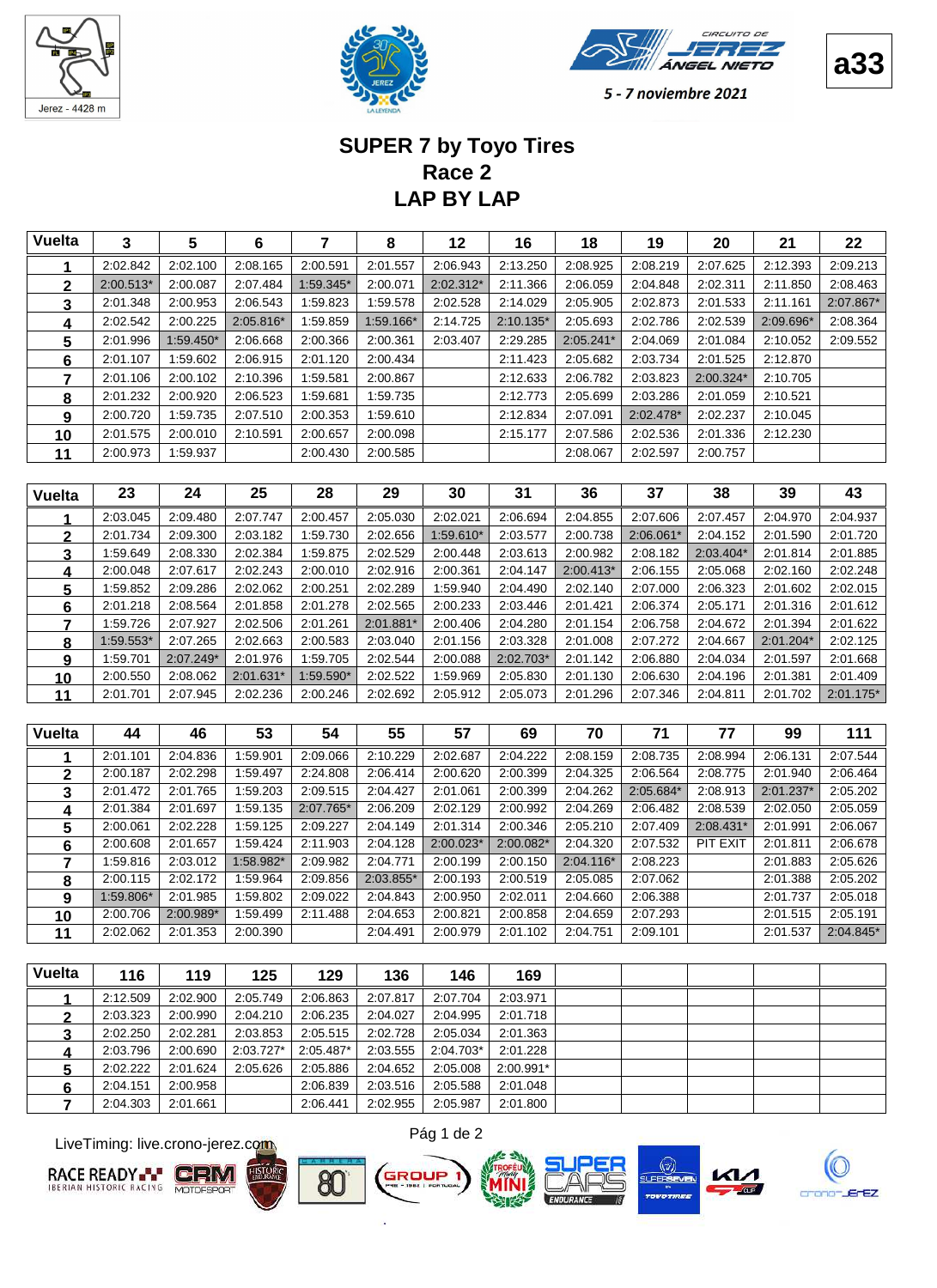







# **LAP BY LAP Race 2 SUPER 7 by Toyo Tires**

| Vuelta | 116       | 119       | 125 | 129      | 136       | 146      | 169      |  |  |  |
|--------|-----------|-----------|-----|----------|-----------|----------|----------|--|--|--|
|        | PIT EXIT  | 2:00.573* |     | 2:05.607 | 2:02.628* | 2:05.695 | 2:01.164 |  |  |  |
|        | 2:05.688  | 2:01.450  |     | 2:05.643 | 2:02.890  | 2:06.096 | 2:01.762 |  |  |  |
| 10     | 2:01.585* | 2:01.207  |     | 2:06.068 | 2:02.680  | 2:05.675 | 2:02.718 |  |  |  |
| 11     |           | 2:01.080  |     | 2:05.811 | 2:03.675  | 2:05.932 | 2:02.741 |  |  |  |

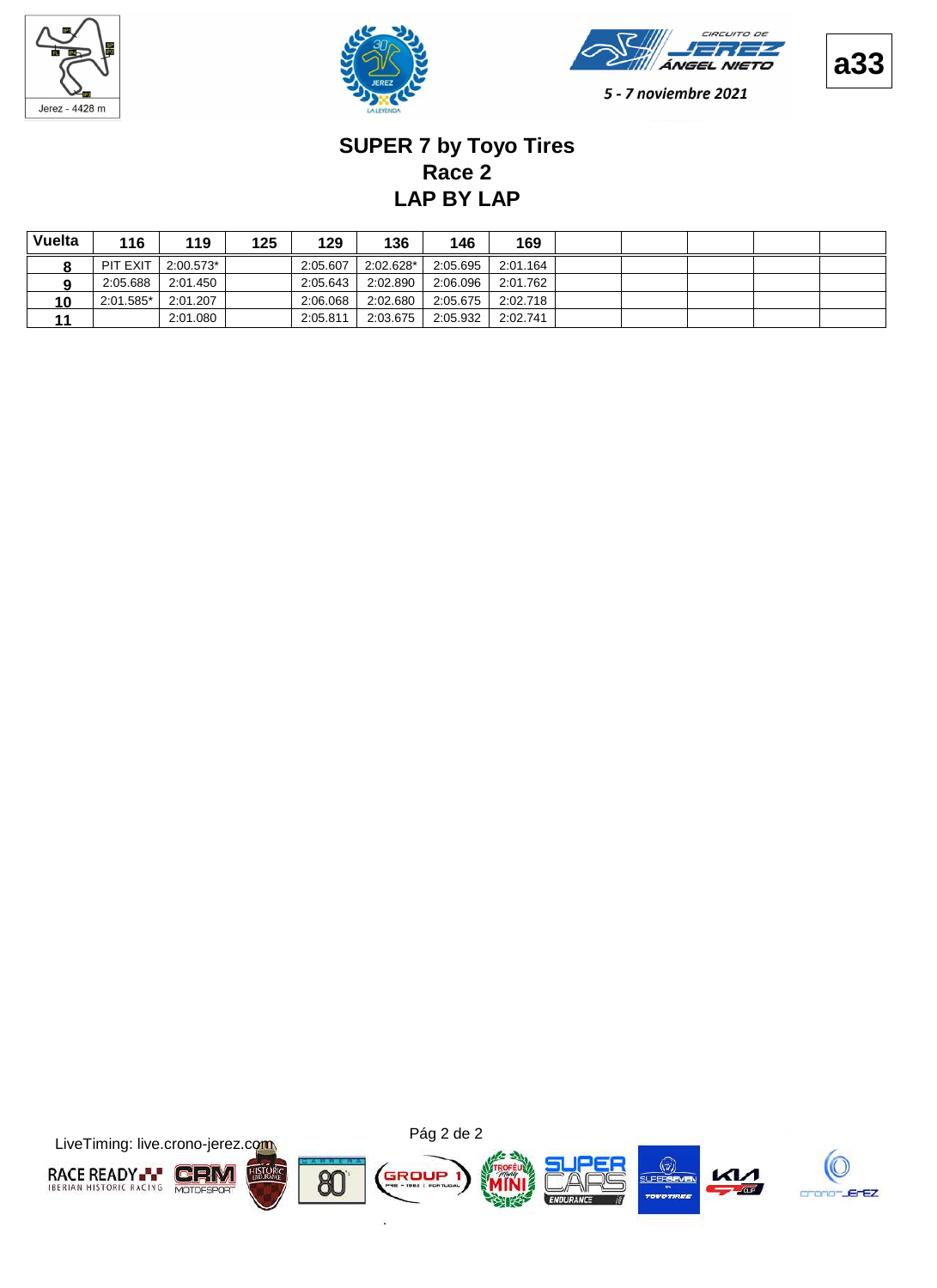





1

5 - 7 noviembre 2021

## **SUPER 7 by Toyo Tires Race 2 ANALYSIS**

| Número          |                                    |                  | 3                    |                  | 5                    |                  | 6                    |                  | 7                    |                  | 8                    |                  | 12                   |                  | 16                   |
|-----------------|------------------------------------|------------------|----------------------|------------------|----------------------|------------------|----------------------|------------------|----------------------|------------------|----------------------|------------------|----------------------|------------------|----------------------|
| Vta             |                                    | Sector           | Vuelta               | Sector           | Vuelta               | Sector           | Vuelta               | Sector           | Vuelta               | Sector           | Vuelta               | Sector           | Vuelta               | Sector           | Vuelta               |
|                 |                                    |                  |                      |                  |                      |                  |                      |                  |                      |                  |                      |                  |                      |                  |                      |
|                 | IP <sub>1</sub><br>IP <sub>2</sub> | 47.383           | 47.383               | 48.247           | 48.247               | 49.157           | 49.157               | 46.512           | 46.512               | 47.439           | 47.439               | 50.056           | 50.056               | 50.114           | 50.114               |
| $\mathbf 1$     | FL                                 | 34.924<br>40.535 | 1:22.307<br>2:02.842 | 33.784<br>40.069 | 1.22.031<br>2:02.100 | 35.733<br>43.275 | 1:24.890<br>2:08.165 | 34.380<br>39.699 | 1:20.892<br>2:00.591 | 33.984<br>40.134 | 1:21.423<br>2:01.557 | 35.779<br>41.108 | 1:25.835<br>2:06.943 | 38.171<br>44.965 | 1:28.285<br>2:13.250 |
|                 | IP <sub>1</sub>                    | 46.230           | 46.230               | 46.292           | 46.292               | 48.798           | 48.798               | 45.381           | 45.381               | 45.584           | 45.584               | 46.423           | 46.423               | 50.245           | 50.245               |
|                 | IP <sub>2</sub>                    | 33.843           | 1:20.073             | 33.688           | 1:19.980             | 36.013           | 1:24.811             | 34.164           | 1:19.545             | 34.216           | 1:19.800             | 35.045           | 1:21.468             | 36.893           | 1:27.138             |
| $\overline{2}$  | <b>FL</b>                          | 40.440           | 2:00.513             | 40.107           | 2:00.087             | 42.673           | 2:07.484             | 39.800           | 1:59.345             | 40.271           | 2:00.071             | 40.844           | 2:02.312             | 44.228           | 2:11.366             |
|                 | IP <sub>1</sub>                    | 46.181           | 46.181               | 47.027           | 47.027               | 48.019           | 48.019               | 45.857           | 45.857               | 45.695           | 45.695               | 46.486           | 46.486               | 49.941           | 49.941               |
|                 | IP <sub>2</sub>                    | 34.417           | 1:20.598             | 34.052           | 1:21.079             | 35.524           | 1:23.543             | 33.992           | 1:19.849             | 33.993           | 1:19.688             | 34.804           | 1:21.290             | 38.894           | 1:28.835             |
| $\mathbf{3}$    | FL                                 | 40.750           | 2:01.348             | 39.874           | 2:00.953             | 43.000           | 2:06.543             | 39.974           | 1:59.823             | 39.890           | 1:59.578             | 41.238           | 2:02.528             | 45.194           | 2:14.029             |
|                 | IP <sub>1</sub>                    | 46.900           | 46.900               | 46.139           | 46.139               | 47.813           | 47.813               | 45.591           | 45.591               | 45.430           | 45.430               | 46.933           | 46.933               | 49.739           | 49.739               |
|                 | IP <sub>2</sub>                    | 34.501           | 1:21.401             | 33.905           | 1.20.044             | 35.551           | 1:23.364             | 34.209           | 1:19.800             | 33.886           | 1:19.316             | 44.583           | 1:31.516             | 36.552           | 1:26.291             |
| 4               | <b>FL</b>                          | 41.141           | 2:02.542             | 40.181           | 2:00.225             | 42.452           | 2:05.816             | 40.059           | 1:59.859             | 39.850           | 1:59.166             | 43.209           | 2:14.725             | 43.844           | 2:10.135             |
|                 | IP <sub>1</sub>                    | 47.098           | 47.098               | 45.680           | 45.680               | 47.813           | 47.813               | 45.802           | 45.802               | 45.656           | 45.656               | 46.856           | 46.856               | 49.193           | 49.193               |
| $5\phantom{.0}$ | IP <sub>2</sub>                    | 34.154           | 1:21.252             | 33.672           | 1:19.352             | 35.411           | 1:23.224             | 34.495           | 1:20.297             | 34.502           | 1:20.158             | 34.866           | 1:21.722             | 36.221           | 1:25.414             |
|                 | FL                                 | 40.744           | 2:01.996             | 40.098           | 1:59.450             | 43.444           | 2:06.668             | 40.069           | 2:00.366             | 40.203           | 2:00.361             | 41.685           | 2:03.407             | 1:03.87          | 2:29.285             |
|                 | IP1                                | 46.250           | 46.250               | 45.662           | 45.662               | 48.489           | 48.489               | 46.639           | 46.639               | 45.900           | 45.900               | 46.745           | 46.745               | 50.359           | 50.359               |
| 6               | IP <sub>2</sub><br>FL              | 34.141           | 1:20.391             | 33.755           | 1:19.417             | 35.822           | 1:24.311             | 34.449           | 1:21.088             | 34.150           | 1:20.050             |                  | ---                  | 37.027           | 1:27.386             |
|                 | IP <sub>1</sub>                    | 40.716<br>46.176 | 2:01.107<br>46.176   | 40.185<br>45.421 | 1:59.602<br>45.421   | 42.604<br>51.314 | 2:06.915<br>51.314   | 40.032<br>45.627 | 2:01.120<br>45.627   | 40.384<br>45.868 | 2:00.434<br>45.868   |                  |                      | 44.037<br>50.378 | 2:11.423<br>50.378   |
|                 | IP <sub>2</sub>                    | 34.471           | 1:20.647             | 34.068           | 1:19.489             | 36.327           | 1:27.641             | 33.896           | 1:19.523             | 34.559           | 1:20.427             |                  |                      | 38.210           | 1:28.588             |
| $\overline{7}$  | FL                                 | 40.459           | 2:01.106             | 40.613           | 2:00.102             | 42.755           | 2:10.396             | 40.058           | 1:59.581             | 40.440           | 2:00.867             |                  |                      | 44.045           | 2:12.633             |
|                 | IP <sub>1</sub>                    | 46.257           | 46.257               | 46.353           | 46.353               | 48.067           | 48.067               | 45.692           | 45.692               | 45.448           | 45.448               |                  |                      | 49.658           | 49.658               |
|                 | IP <sub>2</sub>                    | 34.589           | 1:20.846             | 34.686           | 1:21.039             | 35.879           | 1:23.946             | 33.904           | 1:19.596             | 34.191           | 1:19.639             |                  |                      | 36.734           | 1:26.392             |
| 8               | FL                                 | 40.386           | 2:01.232             | 39.881           | 2:00.920             | 42.577           | 2:06.523             | 40.085           | 1:59.681             | 40.096           | 1:59.735             |                  |                      | 46.381           | 2:12.773             |
|                 | IP <sub>1</sub>                    | 46.020           | 46.020               | 45.577           | 45.577               | 48.614           | 48.614               | 45.830           | 45.830               | 45.760           | 45.760               |                  |                      | 50.163           | 50.163               |
|                 | IP <sub>2</sub>                    | 34.499           | 1:20.519             | 33.740           | 1:19.317             | 35.864           | 1:24.478             | 33.939           | 1:19.769             | 33.787           | 1:19.547             |                  |                      | 37.293           | 1:27.456             |
| 9               | FL                                 | 40.201           | 2:00.720             | 40.418           | 1:59.735             | 43.032           | 2:07.510             | 40.584           | 2:00.353             | 40.063           | 1:59.610             |                  |                      | 45.378           | 2:12.834             |
|                 | IP <sub>1</sub>                    | 46.192           | 46.192               | 45.928           | 45.928               | 48.596           | 48.596               | 45.943           | 45.943               | 45.598           | 45.598               |                  |                      | 51.209           | 51.209               |
| 10              | IP <sub>2</sub>                    | 33.960           | 1:20.152             | 33.908           | 1:19.836             | 37.165           | 1:25.761             | 34.243           | 1:20.186             | 34.375           | 1:19.973             |                  |                      | 37.966           | 1:29.175             |
|                 | FL                                 | 41.423           | 2:01.575             | 40.174           | 2:00.010             | 44.830           | 2:10.591             | 40.471           | 2:00.657             | 40.125           | 2:00.098             |                  |                      |                  | 46.002 2:15.177      |
|                 | IP <sub>1</sub>                    | 46.554           | 46.554               | 46.038           | 46.038               | 58.439           | 58.439               | 46.040           | 46.040               | 46.016           | 46.016               |                  |                      |                  |                      |
| 11              | IP <sub>2</sub>                    | 34.047           | 1:20.601             | 33.861           | 1:19.899             | 49.445           | 1:47.884             | 34.355           | 1:20.395             | 34.846           | 1:20.862             |                  |                      |                  |                      |
|                 | FL                                 |                  | 40.372 2:00.973      | 40.038           | 1:59.937             |                  | -----                | 40.035           | 2:00.430             | 39.723           | 2:00.585             |                  |                      |                  |                      |

LiveTiming: live.crono-jerez.com





ä







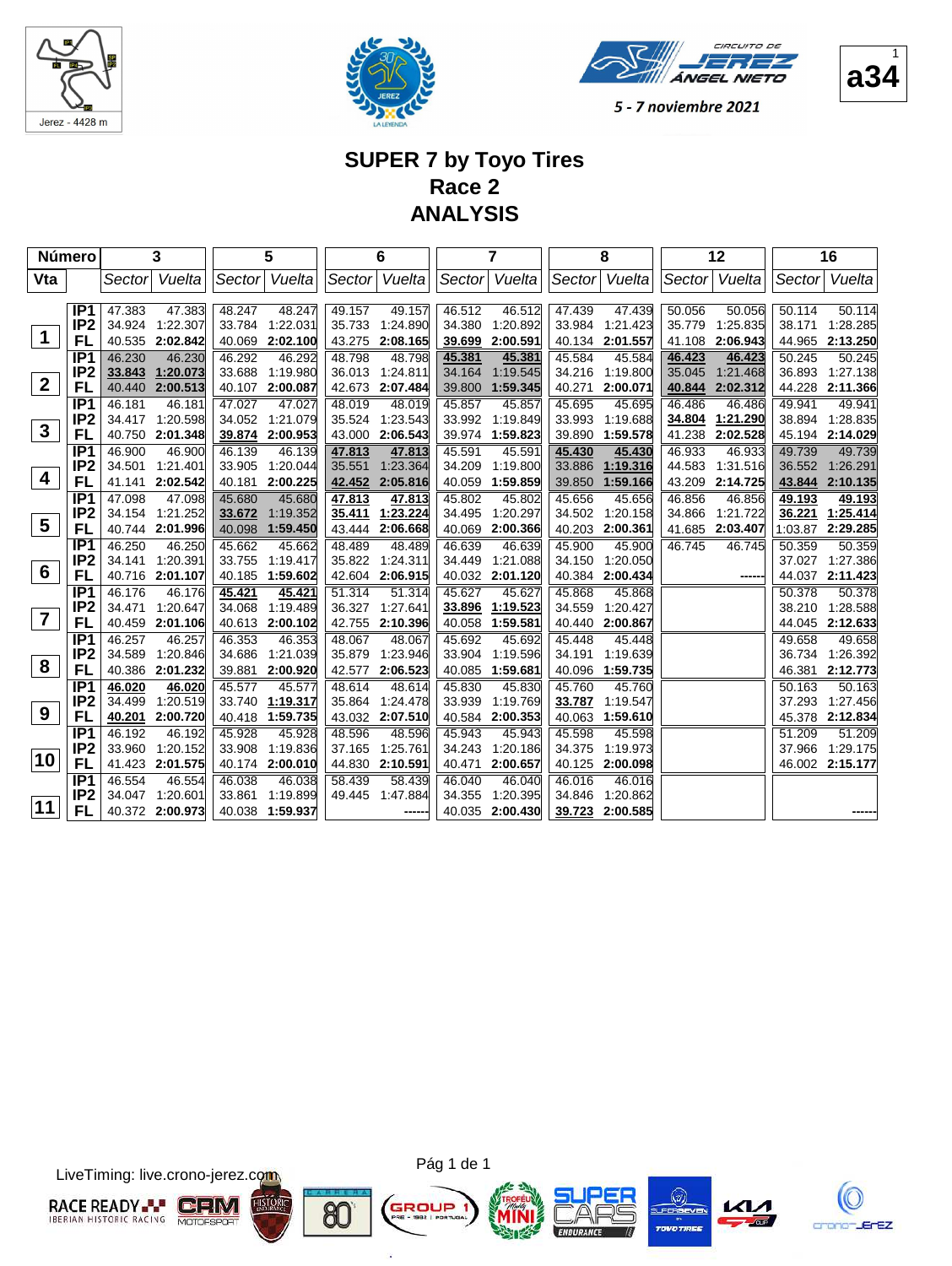





## **SUPER 7 by Toyo Tires Race 2 ANALYSIS**

| <b>Número</b>           |                                    |                  | 18                 |                  | 19                 |                  | 20                 |                  | 21                 |                  | 22                 |                  | 23                 |                  | 24                 |
|-------------------------|------------------------------------|------------------|--------------------|------------------|--------------------|------------------|--------------------|------------------|--------------------|------------------|--------------------|------------------|--------------------|------------------|--------------------|
| Vta                     |                                    | Sectorl          | Vuelta             |                  | Sector Vuelta      |                  | Sector Vuelta      | Sector           | Vuelta             |                  | Sector Vuelta      | Sector           | Vuelta             | Sector           | Vuelta             |
|                         |                                    |                  |                    |                  |                    |                  |                    |                  |                    |                  |                    |                  |                    |                  |                    |
|                         | IP <sub>1</sub><br>IP <sub>2</sub> | 49.569<br>35.895 | 49.569<br>1:25.464 | 51.044<br>35.665 | 51.044<br>1:26.709 | 49.545<br>36.022 | 49.545<br>1:25.567 | 50.704<br>37.051 | 50.704<br>1:27.755 | 49.852<br>35.575 | 49.852<br>1:25.427 | 48.375<br>34.622 | 48.375<br>1:22.997 | 49.456<br>35.908 | 49.456<br>1:25.364 |
| $\blacktriangleleft$    | FL                                 | 43.461           | 2:08.925           | 41.510           | 2:08.219           | 42.058           | 2:07.625           | 44.638           | 2:12.393           | 43.786           | 2:09.213           | 40.048           | 2:03.045           | 44.116           | 2:09.480           |
|                         | IP1                                | 48.259           | 48.259             | 47.891           | 47.891             | 47.335           | 47.335             | 50.777           | 50.777             | 49.531           | 49.531             | 46.377           | 46.377             | 50.368           | 50.368             |
|                         | IP <sub>2</sub>                    | 35.517           | 1:23.776           | 35.906           | 1:23.797           | 34.731           | 1:22.066           | 36.913           | 1:27.690           | 36.010           | 1:25.541           | 34.287           | 1:20.664           | 36.055           | 1:26.423           |
| $\overline{2}$          | FL                                 | 42.283           | 2:06.059           | 41.051           | 2:04.848           | 40.245           | 2:02.311           | 44.160           | 2:11.850           | 42.922           | 2:08.463           | 41.070           | 2:01.734           | 42.877           | 2:09.300           |
|                         | IP <sub>1</sub>                    | 47.902           | 47.902             | 46.764           | 46.764             | 46.222           | 46.222             | 49.565           | 49.565             | 49.066           | 49.066             | 45.766           | 45.766             | 48.494           | 48.494             |
|                         | IP <sub>2</sub>                    | 35.389           | 1:23.291           | 35.085           | 1:21.849           | 34.204           | 1:20.426           | 37.623           | 1:27.188           | 36.002           | 1:25.068           | 33.992           | 1:19.758           | 36.245           | 1:24.739           |
| $\mathbf{3}$            | FL                                 | 42.614           | 2:05.905           | 41.024           | 2:02.873           | 41.107           | 2:01.533           | 43.973           | 2:11.161           | 42.799           | 2:07.867           | 39.891           | 1:59.649           | 43.591           | 2:08.330           |
|                         | IP <sub>1</sub>                    | 48.420           | 48.420             | 47.305           | 47.305             | 46.738           | 46.738             | 49.604           | 49.604             | 49.182           | 49.182             | 46.117           | 46.117             | 49.255           | 49.255             |
|                         | IP <sub>2</sub>                    | 35.339           | 1:23.759           | 34.651           | 1:21.956           | 35.289           | 1:22.027           | 36.803           | 1:26.407           | 36.152           | 1:25.334           | 33.816           | 1:19.933           | 35.695           | 1:24.950           |
| 4                       | FL                                 | 41.934           | 2:05.693           | 40.830           | 2:02.786           | 40.512           | 2:02.539           | 43.289           | 2:09.696           | 43.030           | 2:08.364           | 40.115           | 2:00.048           | 42.667           | 2:07.617           |
|                         | IP <sub>1</sub>                    | 48.134           | 48.134             | 47.024           | 47.024             | 46.321           | 46.321             | 49.514           | 49.514             | 49.249           | 49.249             | 45.522           | 45.522             | 48.889           | 48.889             |
| $5\phantom{.0}$         | IP <sub>2</sub>                    | 35.155           | 1:23.289           | 35.776           | 1:22.800           | 34.196           | 1:20.517           | 36.648           | 1:26.162           | 36.354           | 1:25.603           | 34.037           | 1:19.559           | 36.277           | 1:25.166           |
|                         | FL                                 | 41.952           | 2:05.241           | 41.269           | 2:04.069           | 40.567           | 2:01.084           | 43.890           | 2:10.052           | 43.949           | 2:09.552           | 40.293           | 1:59.852           | 44.120           | 2:09.286           |
|                         | IP <sub>1</sub>                    | 47.998           | 47.998             | 47.447           | 47.447             | 46.175           | 46.175             | 49.885           | 49.885             | 52.173           | 52.173             | 47.183           | 47.183             | 49.924           | 49.924             |
| $6\phantom{1}$          | IP <sub>2</sub><br>FL              | 35.376           | 1:23.374           | 35.573           | 1:23.020           | 34.748           | 1:20.923           | 38.433           | 1:28.318           | 49.084           | 1:41.257           | 33.763           | 1:20.946           | 35.637           | 1:25.561           |
|                         | IP <sub>1</sub>                    | 42.308<br>48.078 | 2:05.682<br>48.078 | 40.714<br>47.374 | 2:03.734<br>47.374 | 40.602<br>45.853 | 2:01.525<br>45.853 | 44.552<br>49.658 | 2:12.870<br>49.658 |                  |                    | 40.272<br>45.737 | 2:01.218<br>45.737 | 43.003<br>49.112 | 2:08.564<br>49.112 |
|                         | IP <sub>2</sub>                    | 36.058           | 1:24.136           | 35.747           | 1:23.121           | 34.374           | 1:20.227           | 37.416           | 1:27.074           |                  |                    | 34.049           | 1:19.786           | 35.710           | 1:24.822           |
| $\overline{\mathbf{7}}$ | FL                                 | 42.646           | 2:06.782           | 40.702           | 2:03.823           | 40.097           | 2:00.324           | 43.631           | 2:10.705           |                  |                    | 39.940           | 1:59.726           | 43.105           | 2:07.927           |
|                         | IP <sub>1</sub>                    | 47.937           | 47.937             | 47.234           | 47.234             | 46.114           | 46.114             | 49.668           | 49.668             |                  |                    | 45.722           | 45.722             | 48.708           | 48.708             |
|                         | IP <sub>2</sub>                    | 35.583           | 1:23.520           | 35.159           | 1:22.393           | 34.423           | 1:20.537           | 37.002           | 1:26.670           |                  |                    | 33.930           | 1:19.652           | 35.687           | 1:24.395           |
| 8                       | FL                                 |                  | 42.179 2:05.699    | 40.893           | 2:03.286           | 40.522           | 2:01.059           | 43.851           | 2:10.521           |                  |                    | 39.901           | 1:59.553           | 42.870           | 2:07.265           |
|                         | IP <sub>1</sub>                    | 48.244           | 48.244             | 46.734           | 46.734             | 46.759           | 46.759             | 49.596           | 49.596             |                  |                    | 45.576           | 45.576             | 48.666           | 48.666             |
|                         | IP <sub>2</sub>                    |                  | 36.197 1:24.441    | 34.835           | 1:21.569           | 34.900           | 1:21.659           | 37.062           | 1:26.658           |                  |                    | 34.134           | 1:19.710           | 35.488           | 1:24.154           |
| 9                       | FL                                 |                  | 42.650 2:07.091    | 40.909           | 2:02.478           | 40.578           | 2:02.237           | 43.387           | 2:10.045           |                  |                    | 39.991           | 1:59.701           | 43.095           | 2:07.249           |
|                         | IP <sub>1</sub>                    | 48.901           | 48.901             | 47.334           | 47.334             | 46.086           | 46.086             | 49.813           | 49.813             |                  |                    | 46.031           | 46.031             | 48.750           | 48.750             |
|                         | IP <sub>2</sub>                    | 36.095           | 1:24.996           | 34.468           | 1:21.802           | 34.246           | 1:20.332           | 38.655           | 1:28.468           |                  |                    | 34.027           | 1:20.058           | 35.597           | 1:24.347           |
| 10                      | FL                                 |                  | 42.590 2:07.586    | 40.734           | 2:02.536           | 41.004           | 2:01.336           |                  | 43.762 2:12.230    |                  |                    | 40.492           | 2:00.550           | 43.715           | 2:08.062           |
|                         | IP <sub>1</sub>                    | 48.693           | 48.693             | 46.265           | 46.265             | 46.068           | 46.068             |                  |                    |                  |                    | 46.336           | 46.336             | 49.382           | 49.382             |
| 11                      | IP <sub>2</sub>                    | 36.367           | 1:25.060           | 34.780           | 1:21.045           | 34.189           | 1:20.257           |                  |                    |                  |                    | 34.806           | 1:21.142           | 35.913           | 1:25.295           |
|                         | FL                                 |                  | 43.007 2:08.067    |                  | 41.552 2:02.597    | 40.500           | 2:00.757           |                  |                    |                  |                    | 40.559           | 2:01.701           | 42.650           | 2:07.945           |

LiveTiming: live.crono-jerez.com



Pág 1 de 1

G

ä









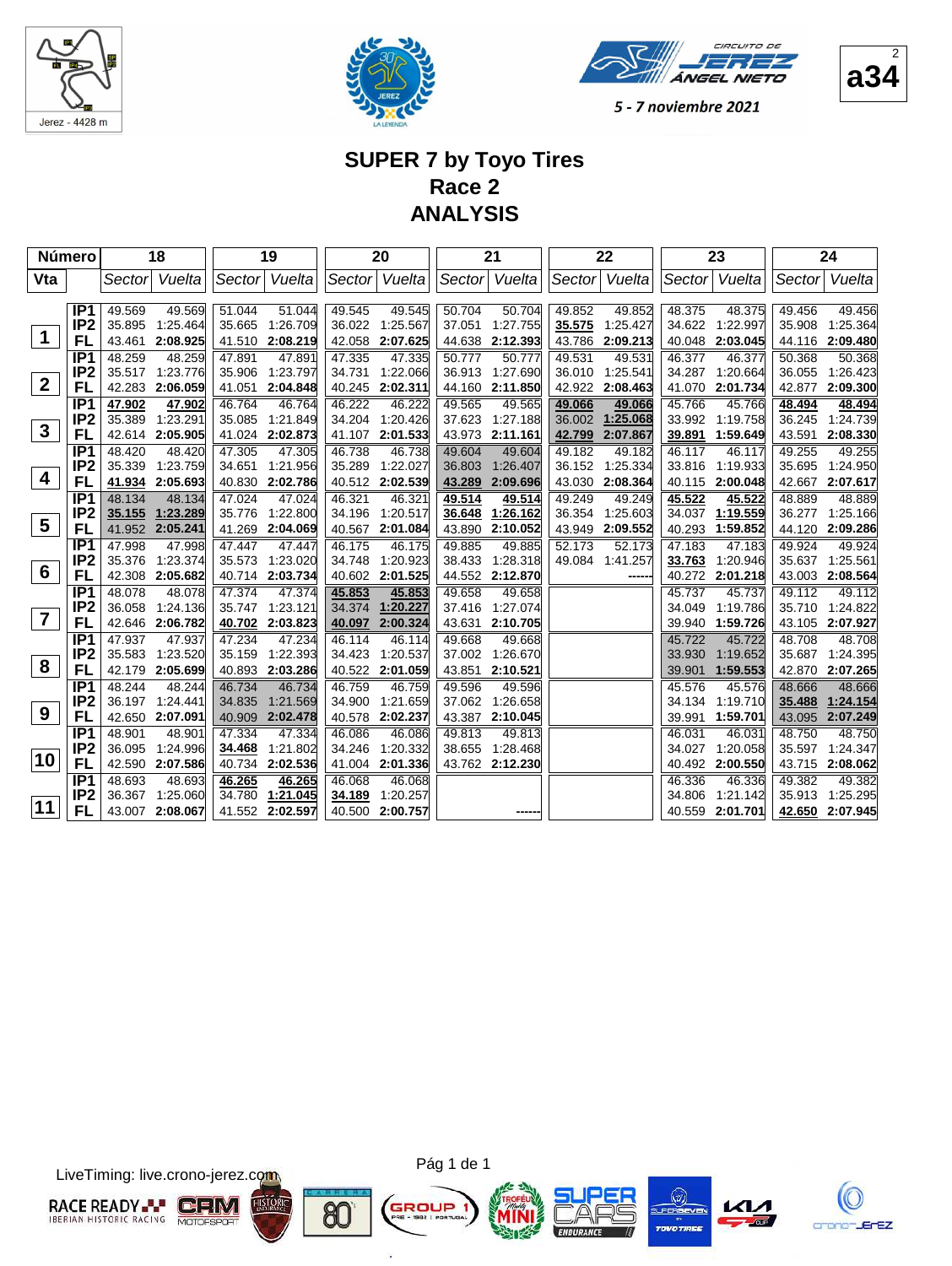





3

5 - 7 noviembre 2021

## **SUPER 7 by Toyo Tires Race 2 ANALYSIS**

| <b>Número</b>           |                       |                  | 25                 |                  | 28                   |                  | 29                   |                  | 30                 |                  | 31                 |                  | 36                   |                  | 37                        |
|-------------------------|-----------------------|------------------|--------------------|------------------|----------------------|------------------|----------------------|------------------|--------------------|------------------|--------------------|------------------|----------------------|------------------|---------------------------|
| Vta                     |                       | Sector           | Vuelta             | Sector           | Vuelta               | Sector           | Vuelta               | Sector           | Vuelta             | Sector           | Vuelta             | Sector           | Vuelta               | Sector           | Vuelta                    |
|                         |                       |                  |                    |                  |                      |                  |                      |                  |                    |                  |                    |                  |                      |                  |                           |
|                         | IP <sub>1</sub>       | 50.168           | 50.168             | 46.506           | 46.506               | 48.832           | 48.832               | 47.577           | 47.577             | 49.590           | 49.590             | 49.204           | 49.204               | 48.777           | 48.777                    |
| $\mathbf 1$             | IP <sub>2</sub>       | 35.614<br>41.965 | 1:25.782           | 34.029<br>39.922 | 1:20.535<br>2:00.457 | 34.545<br>41.653 | 1:23.377<br>2:05.030 | 33.956<br>40.488 | 1:21.533           | 35.778           | 1:25.368           | 34.903<br>40.748 | 1:24.107<br>2:04.855 | 35.655           | 1:24.432                  |
|                         | FL<br>IP <sub>1</sub> |                  | 2:07.747           |                  |                      | 47.148           | 47.148               |                  | 2:02.021<br>45.964 | 41.326<br>47.215 | 2:06.694<br>47.215 | 46.352           | 46.352               | 48.294           | 43.174 2:07.606<br>48.294 |
|                         | IP <sub>2</sub>       | 47.376<br>35.219 | 47.376<br>1:22.595 | 45.360<br>34.099 | 45.360<br>1:19.459   | 34.778           | 1:21.926             | 45.964<br>33.770 | 1:19.734           | 35.533           | 1:22.748           | 34.069           | 1:20.421             | 35.356           | 1:23.650                  |
| $\overline{2}$          | FL                    | 40.587           | 2:03.182           | 40.271           | 1:59.730             | 40.730           | 2:02.656             | 39.876           | 1:59.610           | 40.829           | 2:03.577           | 40.317           | 2:00.738             | 42.411           | 2:06.061                  |
|                         | IP <sub>1</sub>       | 46.782           | 46.782             | 45.888           | 45.888               | 46.986           | 46.986               | 46.242           | 46.242             | 47.142           | 47.142             | 46.465           | 46.465               | 49.859           | 49.859                    |
|                         | IP <sub>2</sub>       | 34.713           | 1:21.495           | 34.248           | 1:20.136             | 34.338           | 1:21.324             | 34.095           | 1:20.337           | 35.138           | 1:22.280           | 34.274           | 1:20.739             | 36.158           | 1:26.017                  |
| $\mathbf{3}$            | FL                    | 40.889           | 2:02.384           | 39.739           | 1:59.875             | 41.205           | 2:02.529             | 40.111           | 2:00.448           | 41.333           | 2:03.613           | 40.243           | 2:00.982             | 42.165           | 2:08.182                  |
|                         | IP <sub>1</sub>       | 46.823           | 46.823             | 45.628           | 45.628               | 46.897           | 46.897               | 45.866           | 45.866             | 47.143           | 47.143             | 46.086           | 46.086               | 47.750           | 47.750                    |
|                         | IP <sub>2</sub>       | 34.585           | 1:21.408           | 34.341           | 1:19.969             | 34.576           | 1:21.473             | 33.959           | 1:19.825           | 35.407           | 1:22.550           | 33.971           | 1:20.057             | 35.838           | 1:23.588                  |
| $\boldsymbol{4}$        | FL                    | 40.835           | 2:02.243           | 40.041           | 2:00.010             | 41.443           | 2:02.916             | 40.536           | 2:00.361           | 41.597           | 2:04.147           | 40.356           | 2:00.413             | 42.567           | 2:06.155                  |
|                         | IP <sub>1</sub>       | 46.835           | 46.835             | 45.672           | 45.672               | 46.744           | 46.744               | 45.767           | 45.767             | 47.459           | 47.459             | 46.889           | 46.889               | 47.953           | 47.953                    |
|                         | IP <sub>2</sub>       | 34.253           | 1:21.088           | 34.749           | 1:20.421             | 34.467           | 1:21.211             | 34.003           | 1:19.770           | 35.676           | 1:23.135           | 35.050           | 1:21.939             | 35.747           | 1:23.700                  |
| $\overline{\mathbf{5}}$ | FL                    | 40.974           | 2:02.062           | 39.830           | 2:00.251             | 41.078           | 2:02.289             | 40.170           | 1:59.940           | 41.355           | 2:04.490           | 40.201           | 2:02.140             | 43.300           | 2:07.000                  |
|                         | IP <sub>1</sub>       | 46.911           | 46.911             | 46.532           | 46.532               | 46.735           | 46.735               | 45.874           | 45.874             | 47.359           | 47.359             | 46.245           | 46.245               | 48.127           | 48.127                    |
| $6\phantom{1}6$         | IP <sub>2</sub>       | 34.355           | 1:21.266           | 34.719           | 1:21.251             | 35.008           | 1:21.743             | 34.410           | 1:20.284           | 35.018           | 1:22.377           | 34.258           | 1:20.503             | 35.587           | 1:23.714                  |
|                         | FL                    | 40.592           | 2:01.858           | 40.027           | 2:01.278             | 40.822           | 2:02.565             | 39.949           | 2:00.233           | 41.069           | 2:03.446           | 40.918           | 2:01.421             | 42.660           | 2:06.374                  |
|                         | IP <sub>1</sub>       | 47.074           | 47.074             | 46.110           | 46.110               | 46.261           | 46.261               | 45.579           | 45.579             | 47.925           | 47.925             | 46.325           | 46.325               | 48.446           | 48.446                    |
| $\overline{7}$          | IP <sub>2</sub>       | 34.469           | 1:21.543           | 34.356           | 1:20.466             | 34.489           | 1:20.750             | 34.136           | 1:19.715           | 35.305           | 1:23.230           | 34.524           | 1:20.849             | 35.623           | 1:24.069                  |
|                         | FL<br>IP <sub>1</sub> | 40.963<br>47.251 | 2:02.506<br>47.251 | 40.795<br>46.307 | 2:01.261<br>46.307   | 41.131<br>46.993 | 2:01.881<br>46.993   | 40.691<br>45.858 | 2:00.406<br>45.858 | 41.050<br>47.028 | 2:04.280           | 40.305           | 2:01.154             | 42.689<br>48.525 | 2:06.758<br>48.525        |
|                         | IP <sub>2</sub>       | 34.643           | 1:21.894           | 34.451           | 1:20.758             | 34.688           | 1:21.681             | 35.094           | 1:20.952           | 35.190           | 47.028<br>1:22.218 | 45.948<br>34.703 | 45.948<br>1:20.651   | 35.622           | 1:24.147                  |
| 8                       | FL                    | 40.769           | 2:02.663           | 39.825           | 2:00.583             | 41.359           | 2:03.040             | 40.204           | 2:01.156           | 41.110           | 2:03.328           | 40.357           | 2:01.008             | 43.125           | 2:07.272                  |
|                         | IP <sub>1</sub>       | 46.933           | 46.933             | 45.490           | 45.490               | 46.785           | 46.785               | 45.892           | 45.892             | 46.855           | 46.855             | 46.106           | 46.106               | 48.360           | 48.360                    |
|                         | IP <sub>2</sub>       | 34.442           | 1:21.375           | 33.811           | 1:19.301             | 34.565           | 1:21.350             | 33.873           | 1:19.765           | 34.575           | 1:21.430           | 34.849           | 1:20.955             | 35.726           | 1:24.086                  |
| 9                       | FL                    | 40.601           | 2:01.976           | 40.404           | 1:59.705             | 41.194           | 2:02.544             | 40.323           | 2:00.088           | 41.273           | 2:02.703           | 40.187           | 2:01.142             | 42.794           | 2:06.880                  |
|                         | IP <sub>1</sub>       | 46.531           | 46.531             | 45.575           | 45.575               | 46.851           | 46.851               | 45.942           | 45.942             | 47.544           | 47.544             | 45.984           | 45.984               | 48.237           | 48.237                    |
|                         | IP <sub>2</sub>       | 34.143           | 1:20.674           | 34.041           | 1:19.616             | 34.611           | 1:21.462             | 33.833           | 1:19.775           | 35.491           | 1:23.035           | 34.172           | 1:20.156             | 35.692           | 1:23.929                  |
| 10                      | FL                    | 40.957           | 2:01.631           | 39.974           | 1:59.590             | 41.060           | 2:02.522             | 40.194           | 1:59.969           | 42.795           | 2:05.830           | 40.974           | 2:01.130             | 42.701           | 2:06.630                  |
|                         | IP <sub>1</sub>       | 46.750           | 46.750             | 45.715           | 45.715               | 46.786           | 46.786               | 49.021           | 49.021             | 47.413           | 47.413             | 46.679           | 46.679               | 48.284           | 48.284                    |
|                         | IP <sub>2</sub>       | 34.284           | 1:21.034           | 34.397           | 1:20.112             | 34.767           | 1:21.553             | 35.152           | 1:24.173           | 35.145           | 1:22.558           | 34.334           | 1:21.013             | 35.679           | 1:23.963                  |
| 11                      | FL                    | 41.202           | 2:02.236           | 40.134           | 2:00.246             | 41.139           | 2:02.692             | 41.739           | 2:05.912           | 42.515           | 2:05.073           | 40.283           | 2:01.296             | 43.383           | 2:07.346                  |

LiveTiming: live.crono-jerez.com



Pág 1 de 1

G

ä







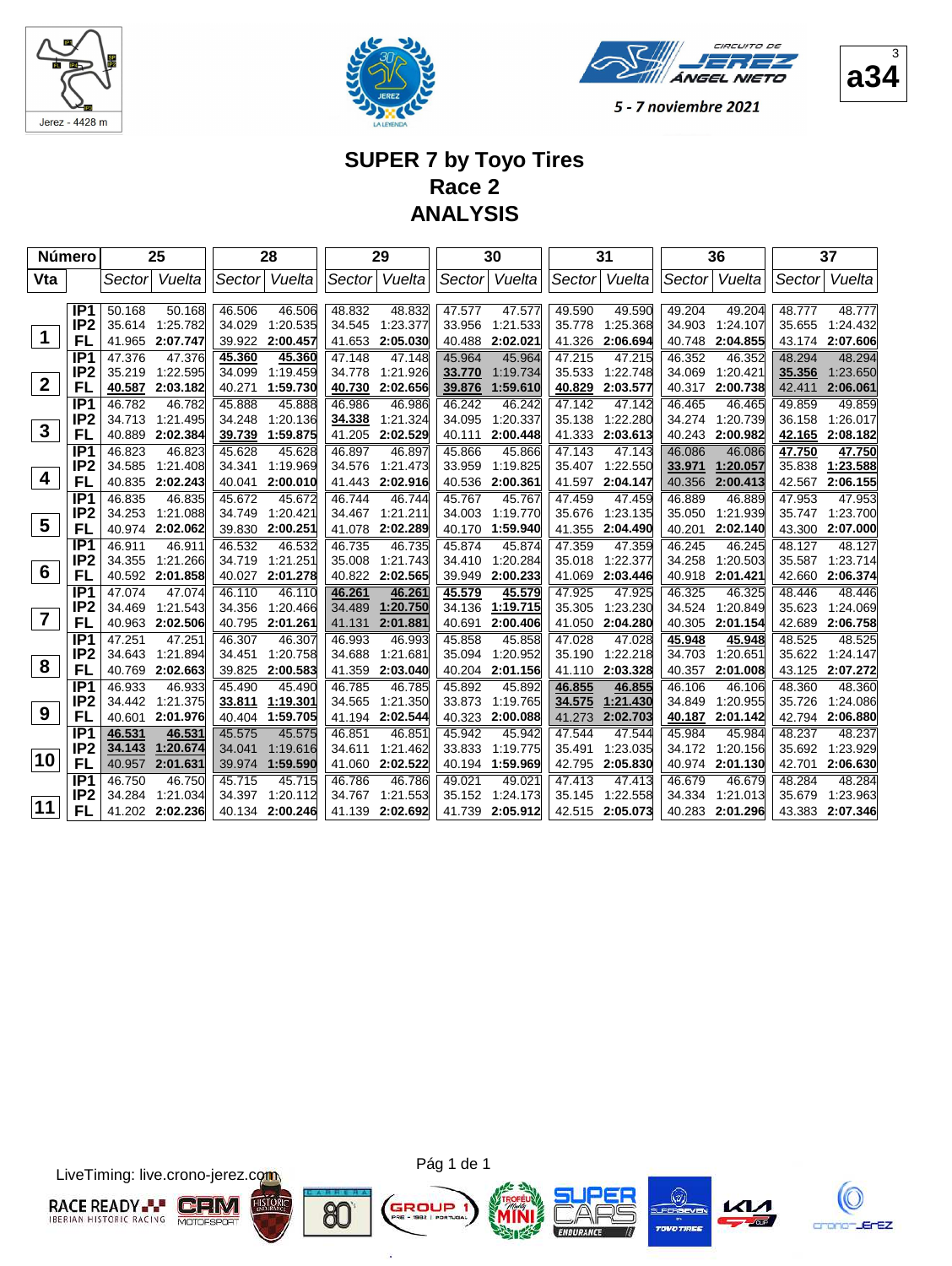





4

5 - 7 noviembre 2021

## **SUPER 7 by Toyo Tires Race 2 ANALYSIS**

|                         | Número                             |                  | 38                   |                  | 39                   |                  | 43                   |                  | 44                   |                  | 46                 |                  | 53                   |                  | 54                 |
|-------------------------|------------------------------------|------------------|----------------------|------------------|----------------------|------------------|----------------------|------------------|----------------------|------------------|--------------------|------------------|----------------------|------------------|--------------------|
| Vta                     |                                    | Sectorl          | Vuelta               | Sector           | Vuelta               | Sector           | Vuelta               | Sector           | Vuelta               | Sector           | Vuelta             | Sector           | Vuelta               | Sector           | Vuelta             |
|                         |                                    |                  |                      |                  |                      |                  |                      |                  |                      |                  |                    |                  |                      |                  |                    |
|                         | IP <sub>1</sub><br>IP <sub>2</sub> | 50.139<br>35.625 | 50.139<br>1:25.764   | 49.798<br>34.380 | 49.798<br>1:24.178   | 49.783<br>34.406 | 49.783<br>1:24.189   | 46.776<br>34.384 | 46.776<br>1:21.160   | 48.584<br>34.942 | 48.584<br>1:23.526 | 46.430<br>33.424 | 46.430<br>1:19.854   | 51.369<br>35.820 | 51.369<br>1:27.189 |
| $\mathbf 1$             | FL                                 |                  | 41.693 2:07.457      | 40.792           | 2:04.970             | 40.748           | 2:04.937             | 39.941           | 2:01.101             | 41.310           | 2:04.836           | 40.047           | 1:59.901             | 41.877           | 2:09.066           |
|                         | IP1                                | 47.629           | 47.629               | 46.413           | 46.413               | 46.586           | 46.586               | 45.532           | 45.532               | 46.916           | 46.916             | 45.749           | 45.749               | 1:05.59          | 1:05.596           |
|                         | IP <sub>2</sub>                    | 35.458           | 1:23.087             | 34.802           | 1:21.215             | 34.814           | 1:21.400             | 34.240           | 1:19.772             | 34.563           | 1:21.479           | 33.585           | 1:19.334             | 36.621           | 1:42.217           |
| $\overline{2}$          | FL                                 | 41.065           | 2:04.152             | 40.375           | 2:01.590             | 40.320           | 2:01.720             | 40.415           | 2:00.187             | 40.819           | 2:02.298           | 40.163           | 1:59.497             | 42.591           | 2:24.808           |
|                         | IP <sub>1</sub>                    | 47.129           | 47.129               | 46.425           | 46.425               | 46.276           | 46.276               | 46.621           | 46.621               | 46.632           | 46.632             | 45.637           | 45.637               | 48.201           | 48.201             |
|                         | IP <sub>2</sub>                    | 35.158           | 1:22.287             | 34.950           | 1:21.375             | 35.110           | 1:21.386             | 34.905           | 1:21.526             | 34.763           | 1:21.395           | 33.604           | 1:19.241             | 38.333           | 1:26.534           |
| $\mathbf{3}$            | FL                                 | 41.117           | 2:03.404             | 40.439           | 2:01.814             | 40.499           | 2:01.885             | 39.946           | 2:01.472             | 40.370           | 2:01.765           | 39.962           | 1:59.203             | 42.981           | 2:09.515           |
|                         | IP <sub>1</sub>                    | 47.363           | 47.363               | 46.682           | 46.682               | 46.616           | 46.616               | 46.642           | 46.642               | 46.627           | 46.627             | 45.593           | 45.593               | 48.100           | 48.100             |
| $\overline{\mathbf{4}}$ | IP <sub>2</sub>                    | 36.273           | 1:23.636             | 34.675           | 1:21.357             | 34.713           | 1:21.329             | 34.446           | 1:21.088             | 34.577           | 1:21.204           | 33.659           | 1:19.252             | 36.876           | 1:24.976           |
|                         | FL                                 |                  | 41.432 2:05.068      | 40.803           | 2:02.160             | 40.919           | 2:02.248             | 40.296           | 2:01.384             | 40.493           | 2:01.697           | 39.883           | 1:59.135             | 42.789           | 2:07.765           |
|                         | IP <sub>1</sub>                    | 48.207           | 48.207               | 46.634           | 46.634               | 46.682           | 46.682               | 45.768           | 45.768               | 46.740           | 46.740             | 45.656           | 45.656               | 49.130           | 49.130             |
| $5\phantom{1}$          | IP <sub>2</sub>                    | 36.529           | 1:24.736             | 34.381           | 1:21.015             | 35.086           | 1:21.768             | 34.210           | 1:19.978             | 34.728           | 1:21.468           | 33.544           | 1:19.200             | 37.137           | 1:26.267           |
|                         | FL                                 | 41.587           | 2:06.323             | 40.587           | 2:01.602             | 40.247           | 2:02.015             | 40.083           | 2:00.061             | 40.760           | 2:02.228           | 39.925           | 1:59.125             | 42.960           | 2:09.227           |
|                         | IP <sub>1</sub>                    | 47.930           | 47.930               | 46.479           | 46.479               | 46.476           | 46.476               | 46.520           | 46.520               | 46.606           | 46.606             | 45.897           | 45.897               | 48.369           | 48.369             |
| $6\phantom{1}6$         | IP <sub>2</sub>                    | 35.739           | 1:23.669             | 34.168           | 1:20.647             | 34.683           | 1:21.159             | 33.968           | 1:20.488             | 34.225           | 1:20.831           | 33.647           | 1:19.544             | 38.708           | 1:27.077           |
|                         | FL                                 |                  | 41.502 2:05.171      | 40.669           | 2:01.316             | 40.453           | 2:01.612             | 40.120           | 2:00.608             | 40.826           | 2:01.657           | 39.880           | 1:59.424             | 44.826           | 2:11.903           |
|                         | IP <sub>1</sub>                    | 47.657           | 47.657               | 46.550           | 46.550               | 46.328           | 46.328               | 45.871           | 45.871               | 47.365           | 47.365             | 51.322           | 51.322               | 49.039           | 49.039             |
| $\overline{7}$          | IP <sub>2</sub>                    | 35.679           | 1:23.336<br>2:04.672 | 34.018           | 1:20.568<br>2:01.394 | 34.532<br>40.762 | 1:20.860<br>2:01.622 | 33.993<br>39.952 | 1:19.864<br>1:59.816 | 34.692           | 1:22.057           | 27.821           | 1:19.143<br>1:58.982 | 37.532           | 1:26.571           |
|                         | FL<br>IP <sub>1</sub>              | 41.336           |                      | 40.826<br>46.411 | 46.411               | 46.438           | 46.438               | 46.146           | 46.146               | 40.955<br>46.712 | 2:03.012<br>46.712 | 39.839           | 46.220               | 43.411<br>49.495 | 2:09.982<br>49.495 |
|                         | IP <sub>2</sub>                    | 47.331<br>35.878 | 47.331<br>1:23.209   | 34.197           | 1:20.608             | 34.599           | 1:21.037             | 33.914           | 1:20.060             | 34.706           | 1:21.418           | 46.220<br>33.636 | 1:19.856             | 36.746           | 1:26.241           |
| 8                       | FL                                 | 41.458           | 2:04.667             | 40.596           | 2:01.204             | 41.088           | 2:02.125             | 40.055           | 2:00.115             | 40.754           | 2:02.172           | 40.108           | 1:59.964             | 43.615           | 2:09.856           |
|                         | IP <sub>1</sub>                    | 47.221           | 47.221               | 46.508           | 46.508               | 46.351           | 46.351               | 45.849           | 45.849               | 46.824           | 46.824             | 46.068           | 46.068               | 48.682           | 48.682             |
|                         | IP <sub>2</sub>                    | 35.604           | 1:22.825             | 34.148           | 1:20.656             | 34.477           | 1:20.828             | 33.871           | 1:19.720             | 34.526           | 1:21.350           | 33.753           | 1:19.821             | 37.318           | 1:26.000           |
| 9                       | FL                                 | 41.209           | 2:04.034             | 40.941           | 2:01.597             | 40.840           | 2:01.668             | 40.086           | 1:59.806             | 40.635           | 2:01.985           | 39.981           | 1:59.802             | 43.022           | 2:09.022           |
|                         | IP <sub>1</sub>                    | 47.054           | 47.054               | 46.390           | 46.390               | 46.260           | 46.260               | 45.836           | 45.836               | 46.138           | 46.138             | 45.835           | 45.835               | 49.261           | 49.261             |
|                         | IP <sub>2</sub>                    | 35.906           | 1:22.960             | 34.215           | 1:20.605             | 34.580           | 1:20.840             | 34.266           | 1:20.102             | 34.226           | 1:20.364           | 33.628           | 1:19.463             | 37.673           | 1:26.934           |
| 10                      | FL                                 | 41.236           | 2:04.196             | 40.776           | 2:01.381             | 40.569           | 2:01.409             | 40.604           | 2:00.706             | 40.625           | 2:00.989           | 40.036           | 1:59.499             |                  | 44.554 2:11.488    |
|                         | IP <sub>1</sub>                    | 47.579           | 47.579               | 46.698           | 46.698               | 46.455           | 46.455               | 46.677           | 46.677               | 46.242           | 46.242             | 45.666           | 45.666               |                  |                    |
|                         | IP2                                | 35.548           | 1:23.127             | 34.476           | 1:21.174             | 34.202           | 1:20.657             | 35.139           | 1:21.816             | 34.479           | 1:20.721           | 33.614           | 1:19.280             |                  |                    |
| 11                      | FL                                 | 41.684           | 2:04.811             | 40.528           | 2:01.702             | 40.518           | 2:01.175             | 40.246           | 2:02.062             | 40.632           | 2:01.353           | 41.110           | 2:00.390             |                  |                    |

LiveTiming: live.crono-jerez.com



Pág 1 de 1

G

ä







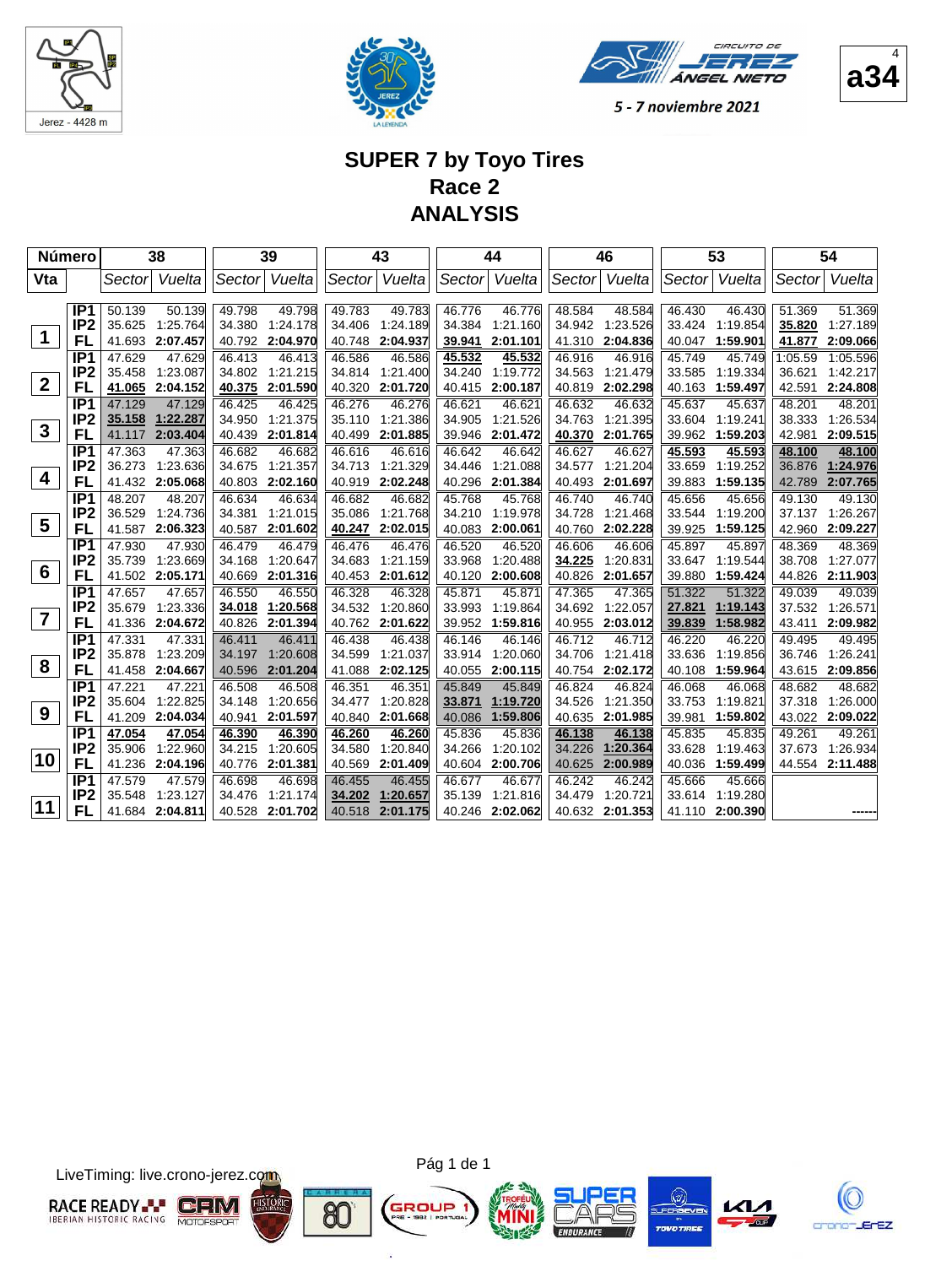





5

5 - 7 noviembre 2021

## **SUPER 7 by Toyo Tires Race 2 ANALYSIS**

| Número               |                       |                  | 55                   |                  | 57                 |                  | 69                 |                  | 70                 |                  | 71                 |                  | 77                 |                  | 99                 |
|----------------------|-----------------------|------------------|----------------------|------------------|--------------------|------------------|--------------------|------------------|--------------------|------------------|--------------------|------------------|--------------------|------------------|--------------------|
| Vta                  |                       | Sector           | Vuelta               |                  | Sector Vuelta      | Sector           | Vuelta             | Sector           | Vuelta             | Sector           | Vuelta             | Sector           | Vuelta             | Sector           | Vuelta             |
|                      |                       |                  |                      |                  |                    |                  |                    |                  |                    |                  |                    |                  |                    |                  |                    |
|                      | IP <sub>1</sub>       | 51.714           | 51.714               | 48.139           | 48.139             | 48.647           | 48.647             | 50.740           | 50.740             | 49.149           | 49.149             | 49.399           | 49.399             | 50.084           | 50.084             |
| $\blacktriangleleft$ | IP <sub>2</sub>       | 35.874<br>42.641 | 1:27.588<br>2:10.229 | 34.215           | 1:22.354           | 34.953           | 1:23.600           | 35.916           | 1:26.656           | 35.713           | 1:24.862           | 36.427           | 1:25.826           | 35.251           | 1:25.335           |
|                      | FL<br>IP <sub>1</sub> | 49.344           |                      | 40.333<br>46.331 | 2:02.687<br>46.331 | 40.622           | 2:04.222           | 41.503           | 2:08.159<br>47.369 | 43.873<br>48.609 | 2:08.735<br>48.609 | 43.168<br>49.861 | 2:08.994<br>49.861 | 40.796<br>46.391 | 2:06.131<br>46.391 |
|                      | IP <sub>2</sub>       | 34.883           | 49.344<br>1:24.227   | 33.989           | 1:20.320           | 45.490<br>34.169 | 45.490<br>1:19.659 | 47.369<br>35.650 | 1:23.019           | 35.809           | 1:24.418           | 36.203           | 1:26.064           | 35.021           | 1:21.412           |
| $\mathbf{2}$         | FL                    | 42.187           | 2:06.414             | 40.300           | 2:00.620           | 40.740           | 2:00.399           | 41.306           | 2:04.325           | 42.146           | 2:06.564           | 42.711           | 2:08.775           | 40.528           | 2:01.940           |
|                      | IP <sub>1</sub>       | 47.314           | 47.314               | 46.142           | 46.142             | 45.987           | 45.987             | 47.679           | 47.679             | 47.934           | 47.934             | 48.796           | 48.796             | 46.107           | 46.107             |
|                      | IP <sub>2</sub>       | 35.332           | 1:22.646             | 34.479           | 1:20.621           | 34.464           | 1:20.451           | 34.838           | 1:22.517           | 35.584           | 1:23.518           | 36.235           | 1:25.031           | 34.561           | 1:20.668           |
| $\mathbf{3}$         | FL                    | 41.781           | 2:04.427             | 40.440           | 2:01.061           | 39.948           | 2:00.399           | 41.745           | 2:04.262           | 42.166           | 2:05.684           | 43.882           | 2:08.913           | 40.569           | 2:01.237           |
|                      | IP <sub>1</sub>       | 48.109           | 48.109               | 46.565           | 46.565             | 45.680           | 45.680             | 47.160           | 47.160             | 48.232           | 48.232             | 49.068           | 49.068             | 46.525           | 46.525             |
|                      | IP <sub>2</sub>       | 36.056           | 1:24.165             | 34.131           | 1:20.696           | 34.412           | 1:20.092           | 35.594           | 1:22.754           | 35.839           | 1:24.071           | 36.537           | 1:25.605           | 34.783           | 1:21.308           |
| 4                    | FL                    | 42.044           | 2:06.209             | 41.433           | 2:02.129           | 40.900           | 2:00.992           | 41.515           | 2:04.269           | 42.411           | 2:06.482           | 42.934           | 2:08.539           | 40.742           | 2:02.050           |
|                      | IP <sub>1</sub>       | 47.442           | 47.442               | 46.700           | 46.700             | 45.840           | 45.840             | 47.630           | 47.630             | 48.052           | 48.052             | 48.826           | 48.826             | 46.586           | 46.586             |
|                      | IP <sub>2</sub>       | 34.929           | 1:22.371             | 34.289           | 1:20.989           | 34.213           | 1:20.053           | 36.082           | 1:23.712           | 35.887           | 1:23.939           | 35.947           | 1:24.773           | 34.972           | 1:21.558           |
| $5\phantom{.0}$      | <b>FL</b>             | 41.778           | 2:04.149             | 40.325           | 2:01.314           | 40.293           | 2:00.346           | 41.498           | 2:05.210           | 43.470           | 2:07.409           | 43.658           | 2:08.431           | 40.433           | 2:01.991           |
|                      | IP <sub>1</sub>       | 47.364           | 47.364               | 45.894           | 45.894             | 45.654           | 45.654             | 47.555           | 47.555             | 49.053           | 49.053             | 55.244           | 55.244             | 46.538           | 46.538             |
|                      | IP <sub>2</sub>       | 35.122           | 1:22.486             | 33.803           | 1:19.697           | 34.000           | 1:19.654           | 35.187           | 1:22.742           | 36.127           | 1:25.180           | 48.363           | 1:43.607           | 34.629           | 1:21.167           |
| 6                    | FL                    | 41.642           | 2:04.128             | 40.326           | 2:00.023           | 40.428           | 2:00.082           | 41.578           | 2:04.320           | 42.352           | 2:07.532           | 2:39.40          | <b>PIT EXIT</b>    | 40.644           | 2:01.811           |
|                      | IP <sub>1</sub>       | 47.499           | 47.499               | 46.095           | 46.095             | 45.557           | 45.557             | 47.511           | 47.511             | 48.838           | 48.838             | 55.167           | 55.167             | 46.363           | 46.363             |
| $\overline{7}$       | IP <sub>2</sub>       | 35.516           | 1:23.015             | 33.811           | 1:19.906           | 34.262           | 1:19.819           | 35.203           | 1:22.714           | 36.158           | 1:24.996           | 36.851           | 1:32.018           | 34.702           | 1:21.065           |
|                      | FL                    | 41.756           | 2:04.771             | 40.293           | 2:00.199           | 40.331           | 2:00.150           | 41.402           | 2:04.116           | 43.227           | 2:08.223           |                  |                    | 40.818           | 2:01.883           |
|                      | IP <sub>1</sub>       | 47.264           | 47.264               | 45.877           | 45.877             | 45.908           | 45.908             | 47.262           | 47.262             | 48.554           | 48.554             |                  |                    | 46.531           | 46.531             |
| 8                    | IP <sub>2</sub><br>FL | 35.137           | 1:22.401             | 33.982           | 1:19.859           | 34.461           | 1:20.369           | 35.774           | 1:23.036           | 36.059           | 1:24.613           |                  |                    | 34.223           | 1:20.754           |
|                      | IP <sub>1</sub>       | 41.454           | 2:03.855             | 40.334<br>45.962 | 2:00.193<br>45.962 | 40.150           | 2:00.519<br>46.009 | 42.049<br>47.535 | 2:05.085           | 42.449<br>48.391 | 2:07.062<br>48.391 |                  |                    | 40.634<br>46.405 | 2:01.388<br>46.405 |
|                      | IP <sub>2</sub>       | 47.579<br>35.488 | 47.579<br>1:23.067   | 34.162           | 1:20.124           | 46.009<br>34.716 | 1:20.725           | 35.574           | 47.535<br>1:23.109 | 35.717           | 1:24.108           |                  |                    | 34.540           | 1:20.945           |
| 9                    | FL                    | 41.776           | 2:04.843             | 40.826           | 2:00.950           | 41.286           | 2:02.011           | 41.551           | 2:04.660           | 42.280           | 2:06.388           |                  |                    | 40.792           | 2:01.737           |
|                      | IP <sub>1</sub>       | 47.554           | 47.554               | 46.002           | 46.002             | 45.876           | 45.876             | 47.774           | 47.774             | 48.362           | 48.362             |                  |                    | 46.280           | 46.280             |
|                      | IP <sub>2</sub>       | 35.265           | 1:22.819             | 34.125           | 1:20.127           | 34.453           | 1:20.329           | 35.335           | 1:23.109           | 36.276           | 1:24.638           |                  |                    | 34.523           | 1:20.803           |
| 10                   | FL                    | 41.834           | 2:04.653             | 40.694           | 2:00.821           | 40.529           | 2:00.858           | 41.550           | 2:04.659           | 42.655           | 2:07.293           |                  |                    | 40.712           | 2:01.515           |
|                      | IP <sub>1</sub>       | 47.724           | 47.724               | 46.483           | 46.483             | 46.260           | 46.260             | 47.631           | 47.631             | 49.626           | 49.626             |                  |                    | 46.298           | 46.298             |
|                      | IP <sub>2</sub>       | 35.679           | 1:23.403             | 34.265           | 1:20.748           | 34.589           | 1:20.849           | 35.454           | 1:23.085           | 36.126           | 1:25.752           |                  |                    | 34.298           | 1:20.596           |
| 11                   | FL                    | 41.088           | 2:04.491             | 40.231           | 2:00.979           | 40.253           | 2:01.102           | 41.666           | 2:04.751           | 43.349           | 2:09.101           |                  |                    | 40.941           | 2:01.537           |
|                      |                       |                  |                      |                  |                    |                  |                    |                  |                    |                  |                    |                  |                    |                  |                    |

LiveTiming: live.crono-jerez.com





G

ä







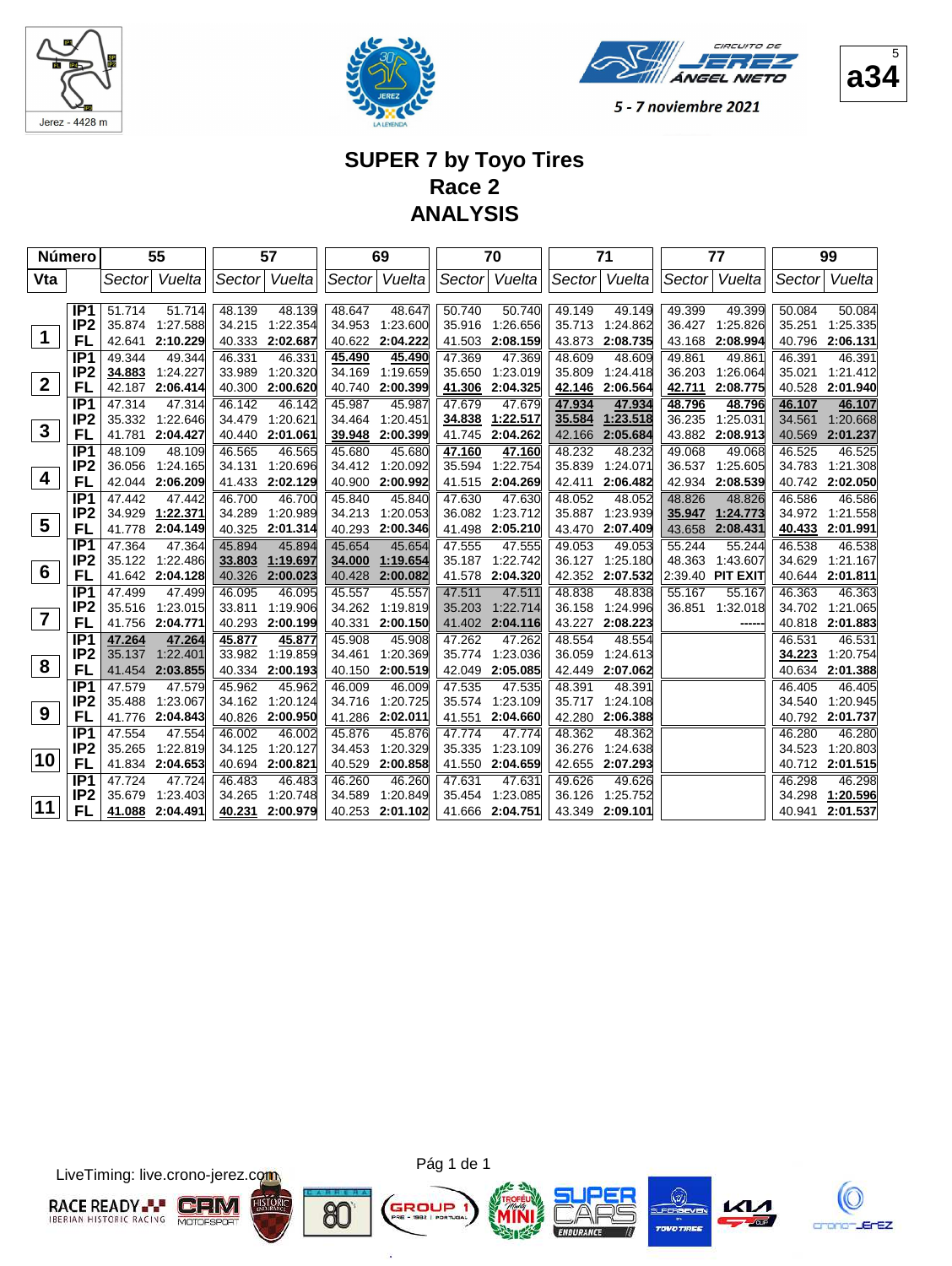





## **SUPER 7 by Toyo Tires Race 2 ANALYSIS**

| Número          |                                    |                  | 111                |                  | 116                |                  | 119                |                  | 125                |                  | 129                |                  | 136                |                  | 146                |
|-----------------|------------------------------------|------------------|--------------------|------------------|--------------------|------------------|--------------------|------------------|--------------------|------------------|--------------------|------------------|--------------------|------------------|--------------------|
| Vta             |                                    | Sectorl          | Vuelta             |                  | Sector Vuelta      | Sector           | Vuelta             | Sector           | Vuelta             |                  | Sector Vuelta      | Sector           | Vuelta             | Sector           | Vuelta             |
|                 |                                    |                  |                    |                  |                    |                  |                    |                  |                    |                  |                    |                  |                    |                  |                    |
|                 | IP <sub>1</sub><br>IP <sub>2</sub> | 48.268<br>36.223 | 48.268<br>1:24.491 | 54.260<br>36.898 | 54.260<br>1:31.158 | 47.867<br>34.610 | 47.867<br>1:22.477 | 48.103<br>35.738 | 48.103<br>1:23.841 | 48.009<br>36.335 | 48.009<br>1:24.344 | 50.659<br>35.517 | 50.659<br>1:26.176 | 48.024<br>35.810 | 48.024<br>1:23.834 |
| $\mathbf 1$     | FL                                 | 43.053           | 2:07.544           | 41.351           | 2:12.509           | 40.423           | 2:02.900           | 41.908           | 2:05.749           | 42.519           | 2:06.863           | 41.641           | 2:07.817           | 43.870           | 2:07.704           |
|                 | IP1                                | 48.467           | 48.467             | 48.102           | 48.102             | 46.148           | 46.148             | 47.851           | 47.851             | 48.992           | 48.992             | 47.279           | 47.279             | 48.095           | 48.095             |
|                 | IP <sub>2</sub>                    | 35.791           | 1:24.258           | 34.721           | 1:22.823           | 34.151           | 1:20.299           | 34.710           | 1:22.561           | 35.219           | 1:24.211           | 35.676           | 1:22.955           | 34.987           | 1:23.082           |
| $\overline{2}$  | FL                                 | 42.206           | 2:06.464           | 40.500           | 2:03.323           | 40.691           | 2:00.990           | 41.649           | 2:04.210           | 42.024           | 2:06.235           | 41.072           | 2:04.027           | 41.913           | 2:04.995           |
|                 | IP <sub>1</sub>                    | 47.776           | 47.776             | 46.782           | 46.782             | 46.310           | 46.310             | 47.331           | 47.331             | 47.951           | 47.951             | 46.867           | 46.867             | 47.882           | 47.882             |
|                 | IP <sub>2</sub>                    | 35.130           | 1:22.906           | 34.286           | 1:21.068           | 34.551           | 1:20.861           | 34.691           | 1:22.022           | 35.161           | 1:23.112           | 34.891           | 1:21.758           | 35.144           | 1:23.026           |
| $\mathbf{3}$    | FL                                 | 42.296           | 2:05.202           |                  | 41.182 2:02.250    | 41.420           | 2:02.281           | 41.831           | 2:03.853           | 42.403           | 2:05.515           | 40.970           | 2:02.728           | 42.008           | 2:05.034           |
|                 | IP <sub>1</sub>                    | 47.723           | 47.723             | 46.696           | 46.696             | 46.365           | 46.365             | 47.210           | 47.210             | 47.847           | 47.847             | 46.729           | 46.729             | 47.525           | 47.525             |
| 4               | IP <sub>2</sub>                    | 35.430           | 1:23.153           | 35.882           | 1:22.578           | 34.275           | 1:20.640           | 35.025           | 1:22.235           | 35.338           | 1:23.185           | 35.486           | 1:22.215           | 35.086           | 1:22.611           |
|                 | FL                                 |                  | 41.906 2:05.059    | 41.218           | 2:03.796           | 40.050           | 2:00.690           | 41.492           | 2:03.727           | 42.302           | 2:05.487           | 41.340           | 2:03.555           | 42.092           | 2:04.703           |
|                 | IP <sub>1</sub>                    | 47.719           | 47.719             | 47.027           | 47.027             | 46.928           | 46.928             | 47.193           | 47.193             | 47.764           | 47.764             | 47.312           | 47.312             | 47.591           | 47.591             |
| $5\phantom{.0}$ | IP <sub>2</sub>                    | 36.241           | 1:23.960           | 34.465           | 1:21.492           | 34.385           | 1:21.313           | 36.010           | 1:23.203           | 35.918           | 1:23.682           | 36.162           | 1:23.474           | 34.820           | 1:22.411           |
|                 | FL                                 | 42.107           | 2:06.067           | 40.730           | 2:02.222           | 40.311           | 2:01.624           | 42.423           | 2:05.626           | 42.204           | 2:05.886           | 41.178           | 2:04.652           | 42.597           | 2:05.008           |
|                 | IP <sub>1</sub><br>IP <sub>2</sub> | 48.004<br>36.394 | 48.004<br>1:24.398 | 47.291<br>35.265 | 47.291<br>1:22.556 | 46.007<br>34.069 | 46.007<br>1:20.076 | 47.308           | 47.308             | 48.286<br>36.030 | 48.286<br>1:24.316 | 47.413<br>35.202 | 47.413<br>1:22.615 | 47.966<br>35.103 | 47.966<br>1:23.069 |
| 6               | FL                                 | 42.280           | 2:06.678           | 41.595           | 2:04.151           | 40.882           | 2:00.958           |                  | -----              | 42.523           | 2:06.839           | 40.901           | 2:03.516           | 42.519           | 2:05.588           |
|                 | IP <sub>1</sub>                    | 48.018           | 48.018             | 47.035           | 47.035             | 46.304           | 46.304             |                  |                    | 48.149           | 48.149             | 47.541           | 47.541             | 47.993           | 47.993             |
|                 | IP <sub>2</sub>                    | 35.553           | 1:23.571           | 35.911           | 1:22.946           | 34.944           | 1:21.248           |                  |                    | 36.277           | 1:24.426           | 34.794           | 1:22.335           | 35.422           | 1:23.415           |
| $\overline{7}$  | FL                                 | 42.055           | 2:05.626           | 41.357           | 2:04.303           | 40.413           | 2:01.661           |                  |                    | 42.015           | 2:06.441           | 40.620           | 2:02.955           | 42.572           | 2:05.987           |
|                 | IP <sub>1</sub>                    | 47.753           | 47.753             | 49.448           | 49.448             | 46.082           | 46.082             |                  |                    | 47.900           | 47.900             | 47.027           | 47.027             | 48.332           | 48.332             |
|                 | IP <sub>2</sub>                    | 35.465           | 1:23.218           | 39.983           | 1:29.431           | 33.980           | 1:20.062           |                  |                    | 35.371           | 1:23.271           | 34.871           | 1:21.898           | 35.182           | 1:23.514           |
| 8               | FL                                 | 41.984           | 2:05.202           | 1:44.99          | <b>PIT EXIT</b>    | 40.511           | 2:00.573           |                  |                    | 42.336           | 2:05.607           | 40.730           | 2:02.628           | 42.181           | 2:05.695           |
|                 | IP1                                | 47.862           | 47.862             | 49.765           | 49.765             | 46.280           | 46.280             |                  |                    | 47.886           | 47.886             | 46.973           | 46.973             | 47.891           | 47.891             |
|                 | IP <sub>2</sub>                    | 35.351           | 1:23.213           | 35.042           | 1:24.807           | 34.824           | 1:21.104           |                  |                    | 35.399           | 1:23.285           | 34.863           | 1:21.836           | 35.641           | 1:23.532           |
| 9               | FL                                 | <u>41.805</u>    | 2:05.018           | 40.881           | 2:05.688           | 40.346           | 2:01.450           |                  |                    | 42.358           | 2:05.643           | 41.054           | 2:02.890           | 42.564           | 2:06.096           |
|                 | IP <sub>1</sub>                    | 47.797           | 47.797             | 46.858           | 46.858             | 45.933           | 45.933             |                  |                    | 48.093           | 48.093             | 47.175           | 47.175             | 48.120           | 48.120             |
| 10              | IP <sub>2</sub>                    | 35.333           | 1:23.130           | 34.145           | 1:21.003           | 34.181           | 1:20.114           |                  |                    | 35.496           | 1:23.589           | 34.703           | 1:21.878           | 35.071           | 1:23.191           |
|                 | FL                                 | 42.061           | 2:05.191           |                  | 40.582 2:01.585    | 41.093           | 2:01.207           |                  |                    | 42.479           | 2:06.068           | 40.802           | 2:02.680           | 42.484           | 2:05.675           |
|                 | IP <sub>1</sub>                    | 47.617           | 47.617             |                  |                    | 46.446           | 46.446             |                  |                    | 47.890           | 47.890             | 47.173           | 47.173             | 48.053           | 48.053             |
| 11              | IP <sub>2</sub>                    | 35.288           | 1:22.905           |                  |                    | 34.469           | 1:20.915           |                  |                    | 35.501           | 1:23.391           | 35.003           | 1:22.176           | 35.275           | 1:23.328           |
|                 | FL                                 |                  | 41.940 2:04.845    |                  |                    | 40.165           | 2:01.080           |                  |                    | 42.420           | 2:05.811           | 41.499           | 2:03.675           | 42.604           | 2:05.932           |

LiveTiming: live.crono-jerez.com



Pág 1 de 1

G

ä

8C











6

**a34**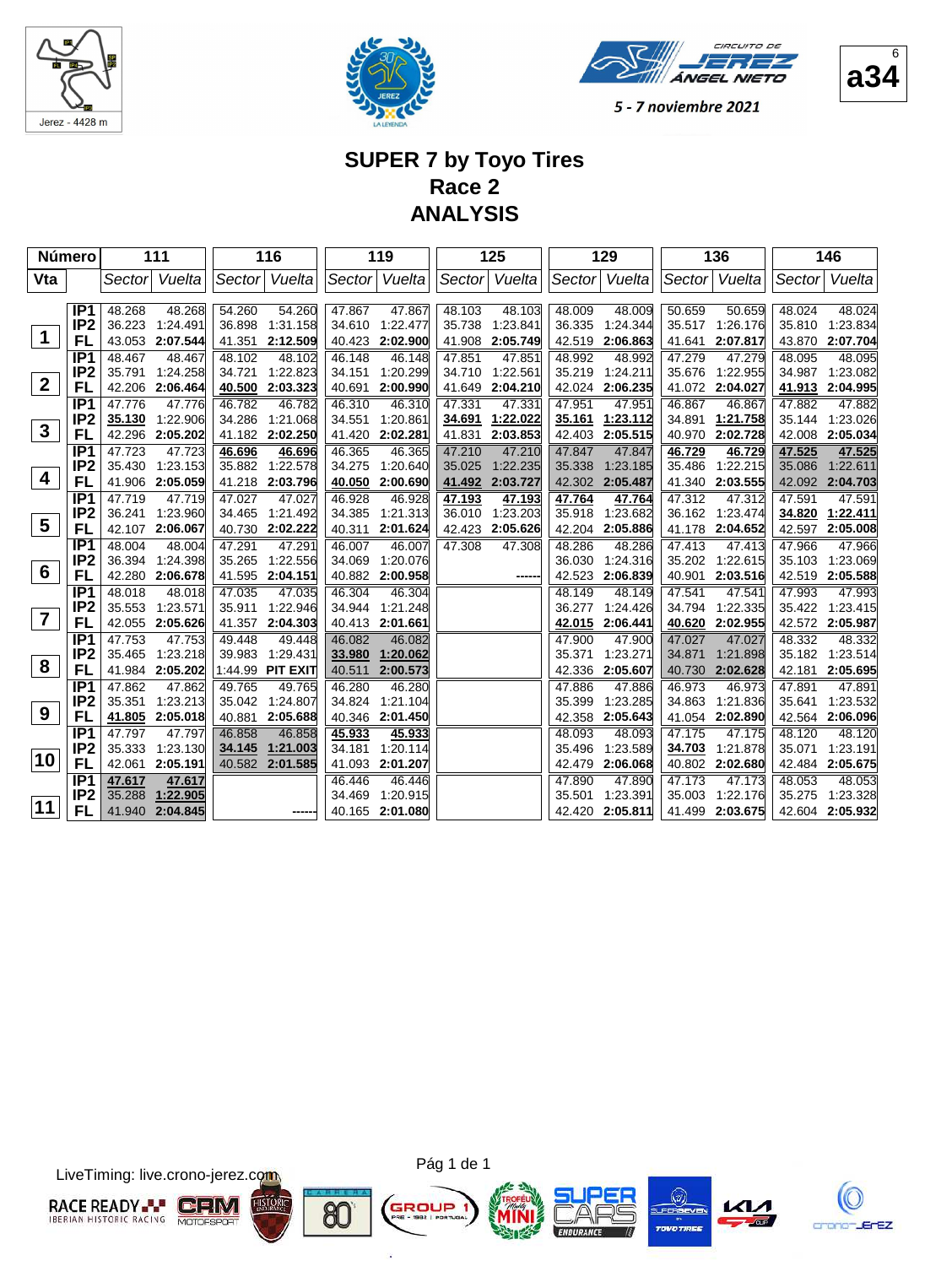







#### **SUPER 7 by Toyo Tires Race 2 ANALYSIS**

| Número                  |                        | 169                                 | $\bf{0}$      | 0             | $\bf{0}$      | $\bf{0}$      | $\bf{0}$      | 0                |
|-------------------------|------------------------|-------------------------------------|---------------|---------------|---------------|---------------|---------------|------------------|
| Vta                     |                        | Sector Vuelta                       | Sector Vuelta | Sector Vuelta | Sector Vuelta | Sector Vuelta | Sector Vuelta | Sector<br>Vuelta |
|                         |                        |                                     |               |               |               |               |               |                  |
|                         | IP1<br>IP <sub>2</sub> | 48.160<br>48.160<br>34.956 1:23.116 |               |               |               |               |               |                  |
| $\mathbf 1$             | FL.                    | 40.855 2:03.971                     |               |               |               |               |               |                  |
|                         | IP1                    | 46.471<br>46.471                    |               |               |               |               |               |                  |
|                         | IP <sub>2</sub>        | 34.570 1:21.041                     |               |               |               |               |               |                  |
| $\mathbf{2}$            | FL                     | 40.677 2:01.718                     |               |               |               |               |               |                  |
|                         | IP1                    | 46.432<br>46.432                    |               |               |               |               |               |                  |
| $\mathbf{3}$            | IP <sub>2</sub>        | 34.277 1:20.709                     |               |               |               |               |               |                  |
|                         | FL                     | 40.654 2:01.363                     |               |               |               |               |               |                  |
|                         | IP1<br>IP <sub>2</sub> | 46.151<br>46.151<br>34.640 1:20.791 |               |               |               |               |               |                  |
| $\overline{\mathbf{4}}$ | FL                     | 40.437 2:01.228                     |               |               |               |               |               |                  |
|                         | IP <sub>1</sub>        | 46.223<br>46.223                    |               |               |               |               |               |                  |
|                         | IP <sub>2</sub>        | 34.260 1:20.483                     |               |               |               |               |               |                  |
| $5\phantom{.0}$         | FL.                    | 40.508 2:00.991                     |               |               |               |               |               |                  |
|                         | IP1                    | 46.229<br>46.229                    |               |               |               |               |               |                  |
| $6\phantom{.}6$         | IP <sub>2</sub>        | 34.199 1:20.428                     |               |               |               |               |               |                  |
|                         | FL.<br>IP <sub>1</sub> | 40.620 2:01.048<br>46.366<br>46.366 |               |               |               |               |               |                  |
|                         | IP <sub>2</sub>        | 34.583 1:20.949                     |               |               |               |               |               |                  |
| $\overline{\mathbf{7}}$ | FL.                    | 40.851 2:01.800                     |               |               |               |               |               |                  |
|                         | IP1                    | 46.367<br>46.367                    |               |               |               |               |               |                  |
|                         | IP <sub>2</sub>        | 34.391 1:20.758                     |               |               |               |               |               |                  |
| 8                       | FL.                    | 40.406 2:01.164                     |               |               |               |               |               |                  |
|                         | IP1                    | 46.507<br>46.507                    |               |               |               |               |               |                  |
| 9                       | IP <sub>2</sub><br>FL. | 34.488 1:20.995<br>40.767 2:01.762  |               |               |               |               |               |                  |
|                         | IP1                    | 47.040<br>47.040                    |               |               |               |               |               |                  |
|                         | IP <sub>2</sub>        | 34.694 1:21.734                     |               |               |               |               |               |                  |
| 10                      | FL.                    | 40.984 2:02.718                     |               |               |               |               |               |                  |
|                         | IP1                    | 46.906<br>46.906                    |               |               |               |               |               |                  |
|                         | IP <sub>2</sub>        | 34.795 1:21.701                     |               |               |               |               |               |                  |
| 11                      | FL.                    | 41.040 2:02.741                     |               |               |               |               |               |                  |

LiveTiming: live.crono-jerez.com





G

ä







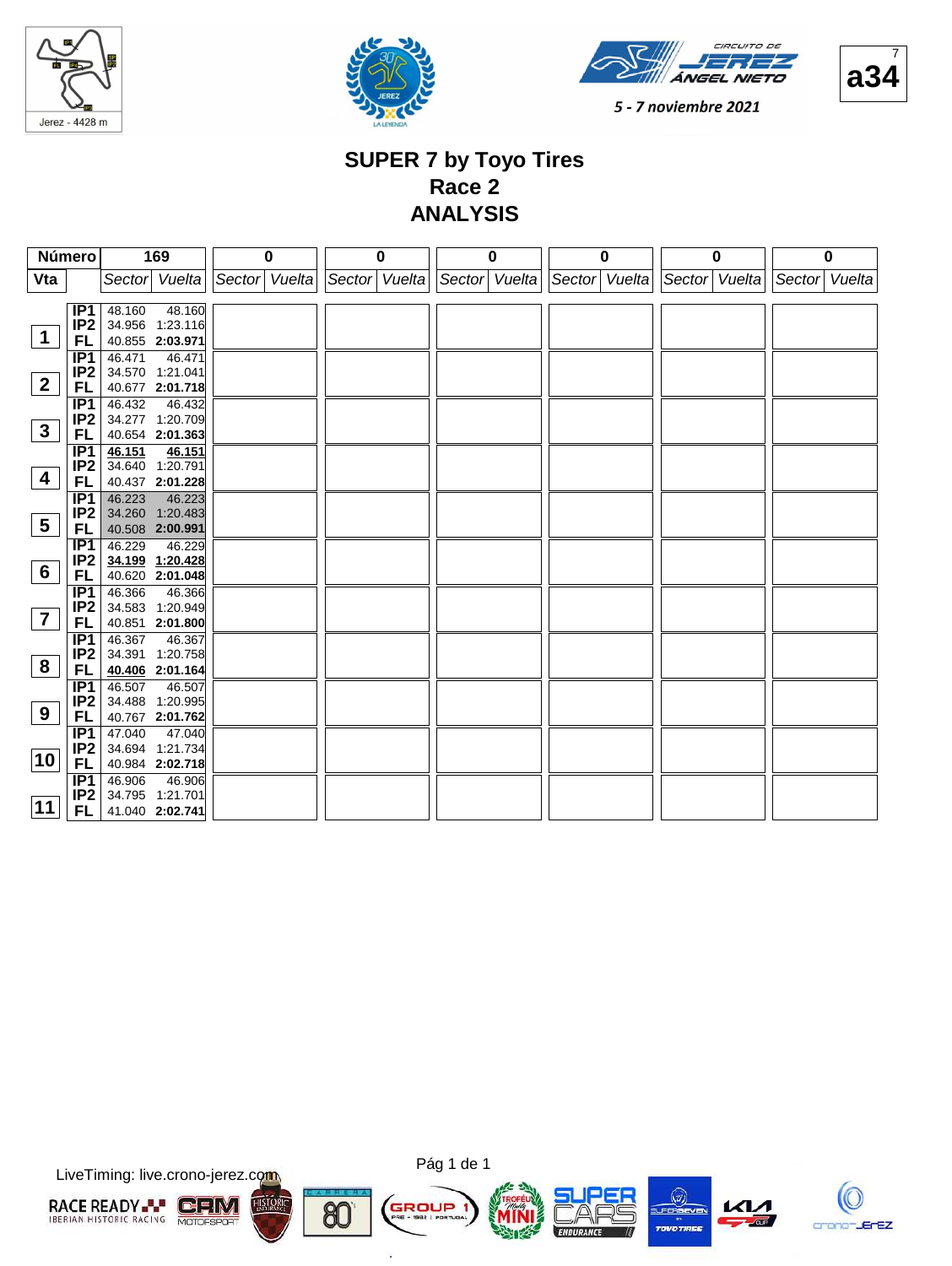





#### **SUPER 7 by Toyo Tires Race 2 40 BEST LAPS**

| <b>Dorsal</b>           | <b>Piloto</b>           | <b>Nat</b> | Equipo                | Maq. | Hora     | <b>Vuelta</b>  | Tiempo   |
|-------------------------|-------------------------|------------|-----------------------|------|----------|----------------|----------|
| 53                      | José Carlos Pires       |            | Speedy Motorsport     | 420R | 15:40:17 | 7              | 1:58.982 |
| 53                      | José Carlos Pires       |            | Speedy Motorsport     | 420R | 15:36:18 | 5              | 1:59.125 |
| 53                      | José Carlos Pires       |            | Speedy Motorsport     | 420R | 15:34:19 | 4              | 1:59.135 |
| 8                       | Luís Calheiros Ferreira |            | <b>CRM Motorsport</b> | 420R | 15:34:22 | 4              | 1:59.166 |
| 53                      | José Carlos Pires       |            | Speedy Motorsport     | 420R | 15:32:20 | 3              | 1:59.203 |
| 7                       | Diogo Tavares           |            | <b>CRM Motorsport</b> | 420R | 15:30:21 | 2              | 1:59.345 |
| 53                      | José Carlos Pires       |            | Speedy Motorsport     | 420R | 15:38:18 | 6              | 1:59.424 |
| 5                       | J. J. Magalhães         |            | <b>Team Nuoorte</b>   | 420R | 15:36:24 | 5              | 1:59.450 |
| 53                      | José Carlos Pires       |            | Speedy Motorsport     | 420R | 15:30:21 | 2              | 1:59.497 |
| 53                      | José Carlos Pires       |            | Speedy Motorsport     | 420R | 15:46:16 | 10             | 1:59.499 |
| 23                      | Diogo Costa             |            | <b>Team Nuoorte</b>   | 420R | 15:42:27 | 8              | 1:59.553 |
| 8                       | Luís Calheiros Ferreira |            | <b>CRM Motorsport</b> | 420R | 15:32:23 | 3              | 1:59.578 |
| $\overline{\mathbf{7}}$ | Diogo Tavares           |            | <b>CRM Motorsport</b> | 420R | 15:40:22 | 7              | 1:59.581 |
| 28                      | Nuno Pires              |            | Speedy Motorsport     | 420R | 15:46:24 | 10             | 1:59.590 |
| 5                       | J. J. Magalhães         |            | <b>Team Nuoorte</b>   | 420R | 15:38:24 | 6              | 1:59.602 |
| 30                      | Gonçalo Lobo Vale       |            | <b>BCM Sports</b>     | 420R | 15:30:23 | $\overline{c}$ | 1:59.610 |
| 8                       | Luís Calheiros Ferreira |            | <b>CRM Motorsport</b> | 420R | 15:44:23 | 9              | 1:59.610 |
| 23                      | Diogo Costa             |            | <b>Team Nuoorte</b>   | 420R | 15:32:26 | 3              | 1:59.649 |
| $\overline{\mathbf{r}}$ | Diogo Tavares           |            | <b>CRM Motorsport</b> | 420R | 15:42:22 | 8              | 1:59.681 |
| 23                      | Diogo Costa             |            | <b>Team Nuoorte</b>   | 420R | 15:44:26 | 9              | 1:59.701 |
| 28                      | Nuno Pires              |            | Speedy Motorsport     | 420R | 15:44:24 | 9              | 1:59.705 |
| 23                      | Diogo Costa             |            | <b>Team Nuoorte</b>   | 420R | 15:40:27 | 7              | 1:59.726 |
| 28                      | Nuno Pires              |            | Speedy Motorsport     | 420R | 15:30:21 | 2              | 1:59.730 |
| 8                       | Luís Calheiros Ferreira |            | <b>CRM Motorsport</b> | 420R | 15:42:23 | 8              | 1:59.735 |
| 5                       | J. J. Magalhães         |            | <b>Team Nuoorte</b>   | 420R | 15:44:25 | 9              | 1:59.735 |
| 53                      | José Carlos Pires       |            | Speedy Motorsport     | 420R | 15:44:16 | 9              | 1:59.802 |
| 44                      | Nuno Afonso             |            | Atomic-Mageltech      | 420R | 15:44:26 | 9              | 1:59.806 |
| 44                      | Nuno Afonso             |            | Atomic-Mageltech      | 420R | 15:40:26 | $\overline{7}$ | 1:59.816 |
| $\overline{\mathbf{r}}$ | Diogo Tavares           |            | <b>CRM Motorsport</b> | 420R | 15:32:21 | 3              | 1:59.823 |
| 23                      | Diogo Costa             |            | <b>Team Nuoorte</b>   | 420R | 15:36:26 | 5              | 1:59.852 |
| 7                       | Diogo Tavares           |            | <b>CRM Motorsport</b> | 420R | 15:34:21 | 4              | 1:59.859 |
| 28                      | Nuno Pires              |            | Speedy Motorsport     | 420R | 15:32:21 | 3              | 1:59.875 |
| 53                      | José Carlos Pires       |            | Speedy Motorsport     | 420R | 15:28:21 | 1              | 1:59.901 |
| 5                       | J. J. Magalhães         |            | <b>Team Nuoorte</b>   | 420R | 15:48:25 | 11             | 1:59.937 |
| 30                      | Gonçalo Lobo Vale       |            | <b>BCM Sports</b>     | 420R | 15:36:24 | 5              | 1:59.940 |
| 53                      | José Carlos Pires       |            | Speedy Motorsport     | 420R | 15:42:17 | 8              | 1:59.964 |
| 30                      | Gonçalo Lobo Vale       |            | <b>BCM Sports</b>     | 420R | 15:46:26 | 10             | 1:59.969 |
| 28                      | Nuno Pires              |            | Speedy Motorsport     | 420R | 15:34:21 | 4              | 2:00.010 |
| 5                       | J. J. Magalhães         |            | <b>Team Nuoorte</b>   | 420R | 15:46:25 | $10$           | 2:00.010 |
| 57                      | Bernardo Bello          |            | <b>CRM Motorsport</b> | 420R | 15:38:30 | 6              | 2:00.023 |

LiveTiming: live.crono-jerez.com



i.

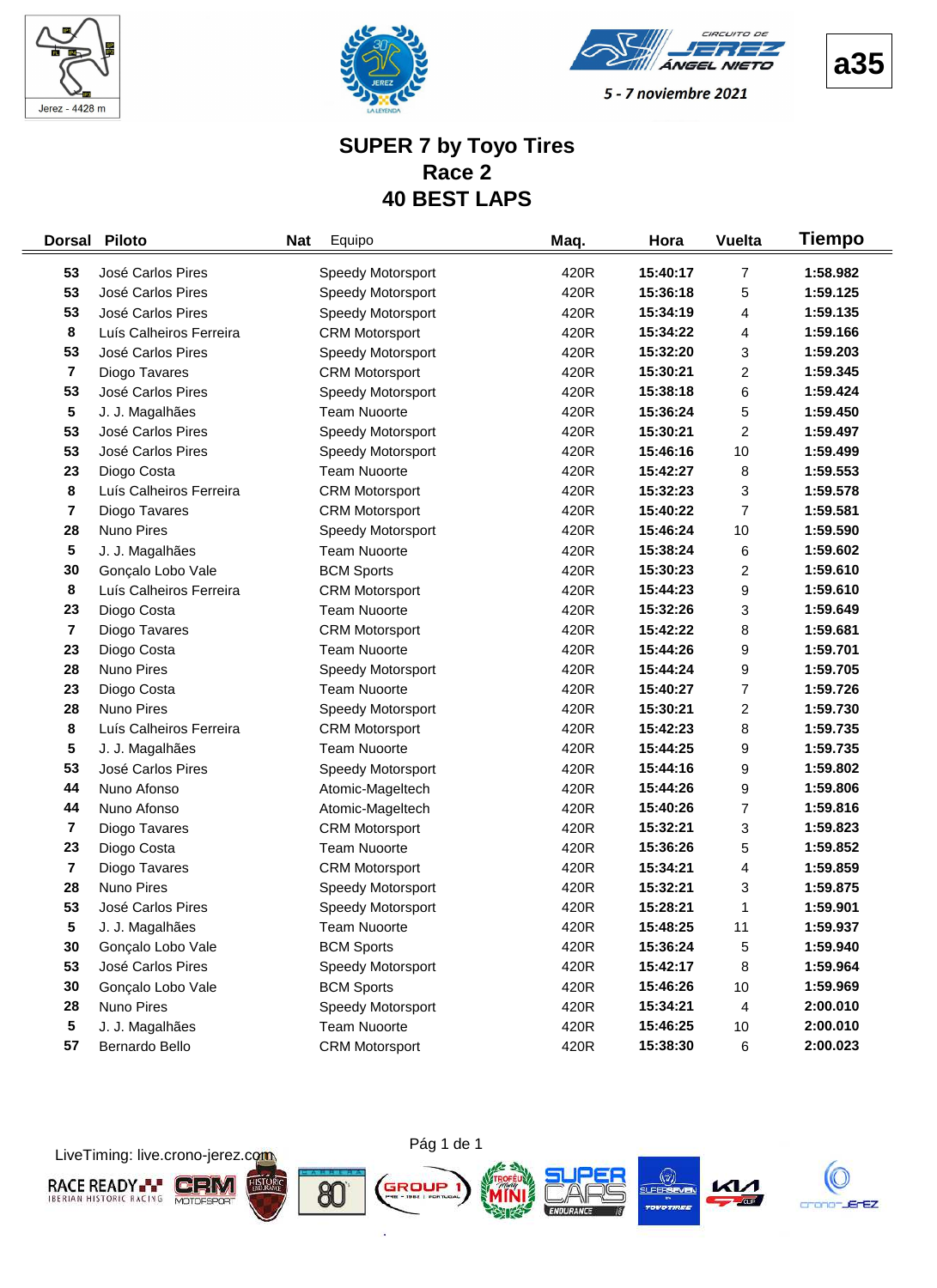





5 - 7 noviembre 2021

#### **SUPER 7 by Toyo Tires Race 2 TOP FIVE LAPS**

#### **Piloto Nat Equipo Top Five Laps**

|    | 53 José Carlos Pires     | Speedy Motorsport          | 1:58.982 | 1:59.125 | 1:59.135 | 1:59.203 | 1:59.424 |
|----|--------------------------|----------------------------|----------|----------|----------|----------|----------|
| 8  | Luís Calheiros Ferreira  | <b>CRM Motorsport</b>      | 1:59.166 | 1:59.578 | 1:59.610 | 1:59.735 | 2:00.071 |
| 7  | Diogo Tavares            | <b>CRM Motorsport</b>      | 1:59.345 | 1:59.581 | 1:59.681 | 1:59.823 | 1:59.859 |
| 5  | J. J. Magalhães          | <b>Team Nuoorte</b>        | 1:59.450 | 1:59.602 | 1:59.735 | 1:59.937 | 2:00.010 |
| 23 | Diogo Costa              | <b>Team Nuoorte</b>        | 1:59.553 | 1:59.649 | 1:59.701 | 1:59.726 | 1:59.852 |
| 28 | Nuno Pires               | Speedy Motorsport          | 1:59.590 | 1:59.705 | 1:59.730 | 1:59.875 | 2:00.010 |
| 30 | Gonçalo Lobo Vale        | <b>BCM Sports</b>          | 1:59.610 | 1:59.940 | 1:59.969 | 2:00.088 | 2:00.233 |
| 44 | Nuno Afonso              | Atomic-Mageltech           | 1:59.806 | 1:59.816 | 2:00.061 | 2:00.115 | 2:00.187 |
| 57 | Bernardo Bello           | <b>CRM Motorsport</b>      | 2:00.023 | 2:00.193 | 2:00.199 | 2:00.620 | 2:00.821 |
|    | 69 André Correia         | P                          | 2:00.082 | 2:00.150 | 2:00.346 | 2:00.399 | 2:00.399 |
| 20 | Luís Maria Lisboa        | <b>Team Nuoorte</b>        | 2:00.324 | 2:00.757 | 2:01.059 | 2:01.084 | 2:01.336 |
|    | 36 António Nunes Almeida | <b>BS Motorsport</b>       | 2:00.413 | 2:00.738 | 2:00.982 | 2:01.008 | 2:01.130 |
| 3  | Paulo Macedo             | <b>CRM Motorsport</b>      | 2:00.513 | 2:00.720 | 2:00.973 | 2:01.106 | 2:01.107 |
|    | 119 Mark Stansfield      | McMillan Motorsport        | 2:00.573 | 2:00.690 | 2:00.958 | 2:00.990 | 2:01.080 |
| 46 | Nélson Gomes             | Speedy Motorsport          | 2:00.989 | 2:01.353 | 2:01.657 | 2:01.697 | 2:01.765 |
|    | 169 Steve Collins        | McMillan Motorsport        | 2:00.991 | 2:01.048 | 2:01.164 | 2:01.228 | 2:01.363 |
|    | 43 James Tubby           | McMillan Motorsport        | 2:01.175 | 2:01.409 | 2:01.612 | 2:01.622 | 2:01.668 |
|    | 39 Mark Drain            | McMillan Motorsport        | 2:01.204 | 2:01.316 | 2:01.381 | 2:01.394 | 2:01.590 |
| 99 | Nuno Santos              | <b>CRM Motorsport</b>      | 2:01.237 | 2:01.388 | 2:01.515 | 2:01.537 | 2:01.737 |
|    | 116 Paul O'Reilly        | McMillan Motorsport        | 2:01.585 | 2:02.222 | 2:02.250 | 2:03.323 | 2:03.796 |
|    | 25 Bertrand Rouchout     | Speedy Motorsport          | 2:01.631 | 2:01.858 | 2:01.976 | 2:02.062 | 2:02.236 |
| 29 | Paulo Costa              | <b>Team Nuoorte</b>        | 2:01.881 | 2:02.289 | 2:02.522 | 2:02.529 | 2:02.544 |
|    | 12 José Kol Almeida      | <b>BCM Sports</b>          | 2:02.312 | 2:02.528 | 2:03.407 | 2:06.943 | 2:14.725 |
| 19 | Duarte Lisboa            | <b>Team Nuoorte</b>        | 2:02.478 | 2:02.536 | 2:02.597 | 2:02.786 | 2:02.873 |
|    | 136 John Ogilvie         | McMillan Motorsport        | 2:02.628 | 2:02.680 | 2:02.728 | 2:02.890 | 2:02.955 |
|    | 31 André Matos           | <b>BCM Sports</b>          | 2:02.703 | 2:03.328 | 2:03.446 | 2:03.577 | 2:03.613 |
|    | 38 Martin Gee            | McMillan Motorsport        | 2:03.404 | 2:04.034 | 2:04.152 | 2:04.196 | 2:04.667 |
|    | 125 Jay McCormack        | <b>McMillan Motorsport</b> | 2:03.727 | 2:03.853 | 2:04.210 | 2:05.626 | 2:05.749 |
|    | 55 Ricardo Pedrosa       | Atomic-Mageltech           | 2:03.855 | 2:04.128 | 2:04.149 | 2:04.427 | 2:04.491 |
| 70 | Martin Amison            | McMillan Motorsport        | 2:04.116 | 2:04.262 | 2:04.269 | 2:04.320 | 2:04.325 |
|    | 146 Jamie Winrow         | McMillan Motorsport        | 2:04.703 | 2:04.995 | 2:05.008 | 2:05.034 | 2:05.588 |
|    | 111 Oliver Gibson        | McMillan Motorsport        | 2:04.845 | 2:05.018 | 2:05.059 | 2:05.191 | 2:05.202 |

LiveTiming: live.crono-jerez.com













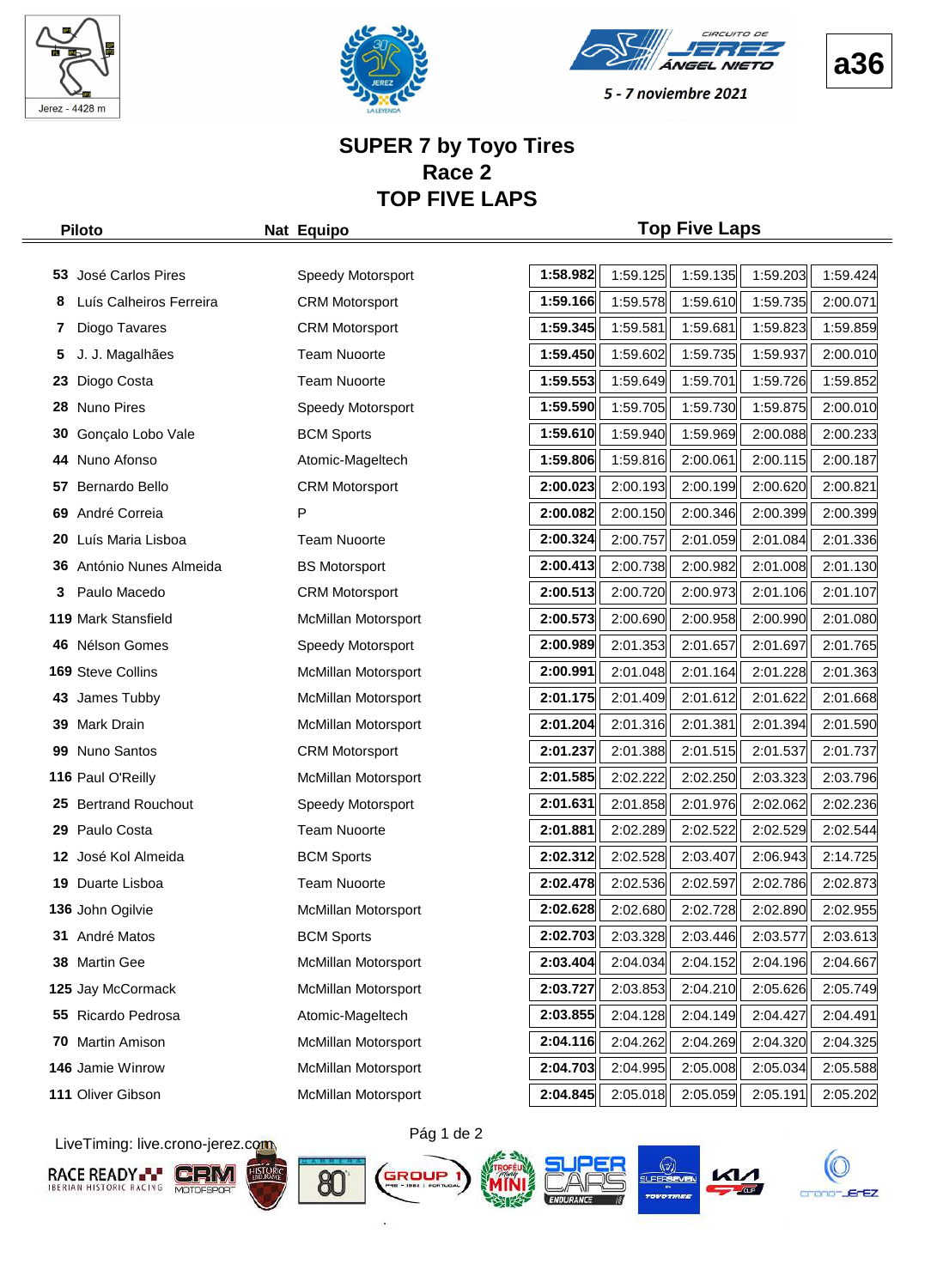







#### **SUPER 7 by Toyo Tires Race 2 TOP FIVE LAPS**

| <b>Piloto</b>                        | Nat Equipo                 |          |          | <b>Top Five Laps</b> |          |          |
|--------------------------------------|----------------------------|----------|----------|----------------------|----------|----------|
| Francisco Figueiredo<br>18           | P                          | 2:05.241 | 2:05.682 | 2:05.693             | 2:05.699 | 2:05.905 |
| 129 Tim Child                        | McMillan Motorsport        | 2:05.487 | 2:05.515 | 2:05.607             | 2:05.643 | 2:05.811 |
| John Shiveral<br>71                  | McMillan Motorsport        | 2:05.684 | 2:06.388 | 2:06.482             | 2:06.564 | 2:07.062 |
| 6<br>Aman Uppal                      | <b>McMillan Motorsport</b> | 2:05.816 | 2:06.523 | 2:06.543             | 2:06.668 | 2:06.915 |
| Pedro Lacerda<br>37                  | Garagem 19                 | 2:06.061 | 2:06.155 | 2:06.374             | 2:06.630 | 2:06.758 |
| Bernardo Gonzalez<br>24              | <b>CRM Motorsport</b>      | 2:07.249 | 2:07.265 | 2:07.617             | 2:07.927 | 2:07.945 |
| 54 Fernando Costa                    | Atomic-Mageltech           | 2:07.765 | 2:09.022 | 2:09.066             | 2:09.227 | 2:09.515 |
| Miguel Couceiro<br>22                | <b>CRM Motorsport</b>      | 2:07.867 | 2:08.364 | 2:08.463             | 2:09.213 | 2:09.552 |
| 77<br><b>Frederico Brion Sanches</b> | <b>BS Motorsport</b>       | 2:08.431 | 2:08.539 | 2:08.775             | 2:08.913 | 2:08.994 |
| 21<br>Paulo Duarte                   | <b>CRM Motorsport</b>      | 2:09.696 | 2:10.045 | 2:10.052             | 2:10.521 | 2:10.705 |
| 16<br>Dominic Geary                  | <b>CRM Motorsport</b>      | 2:10.135 | 2:11.366 | 2:11.423             | 2:12.633 | 2:12.773 |

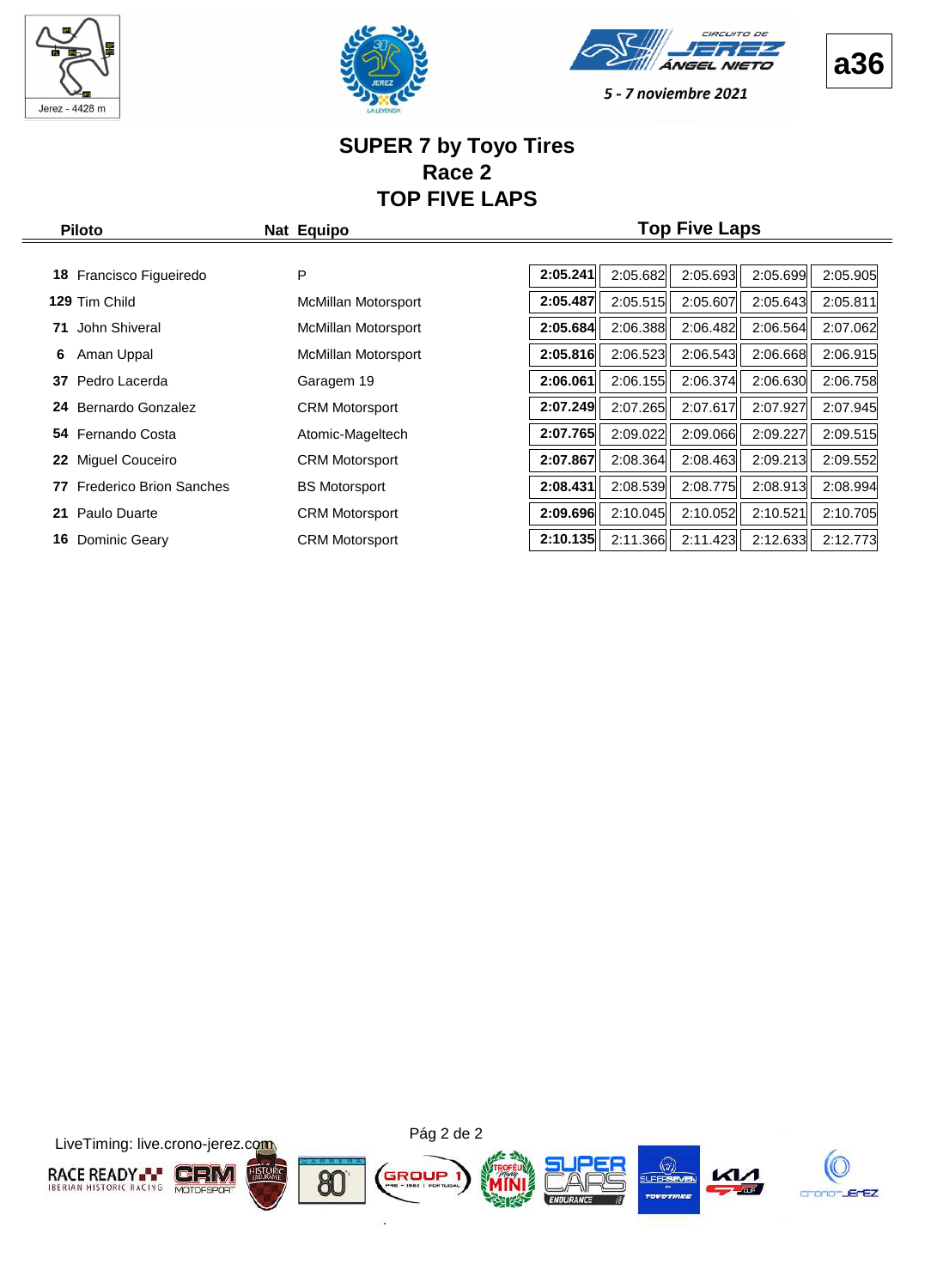





#### **SUPER 7 by Toyo Tires Race 2 40 BEST MAXIMUM SPEEDS**

| <b>Dorsal</b> | <b>Piloto</b>           | <b>Nat</b> | Equipo                     | Maq. | Hora      | <b>Vuelta</b>           | <b>V</b> max |
|---------------|-------------------------|------------|----------------------------|------|-----------|-------------------------|--------------|
| 44            | Nuno Afonso             |            | Atomic-Mageltech           | 420R | 15:45:12  | 9                       | 201,5        |
| 30            | Gonçalo Lobo Vale       |            | <b>BCM Sports</b>          | 420R | 15:41:11  | 7                       | 201,0        |
| 5             | J. J. Magalhães         |            | <b>Team Nuoorte</b>        | 420R | 15:41:10  | 7                       | 200,3        |
| 28            | Nuno Pires              |            | Speedy Motorsport          | 420R | 15:33:07  | 3                       | 200,2        |
| 23            | Diogo Costa             |            | <b>Team Nuoorte</b>        | 420R | 15:29:11  | 1                       | 200,1        |
| 46            | Nélson Gomes            |            | Speedy Motorsport          | 420R | 15:31:16  | 2                       | 200,0        |
| 119           | Mark Stansfield         |            | McMillan Motorsport        | 420R | 15:35:16  | 4                       | 200,0        |
| 8             | Luís Calheiros Ferreira |            | <b>CRM Motorsport</b>      | 420R | 15:27:09  | 0                       | 200,0        |
| 46            | Nélson Gomes            |            | Speedy Motorsport          | 420R | 15:47:31  | 10                      | 200,0        |
| 69            | André Correia           |            | P                          | 420R | 15:27:11  | 0                       | 199,5        |
| 69            | André Correia           |            | P                          | 420R | 15:33:13  | 3                       | 199,3        |
| 69            | André Correia           |            | P                          | 420R | 15:45:17  | 9                       | 199,3        |
| 31            | André Matos             |            | <b>BCM Sports</b>          | 420R | 15:27:13  | 0                       | 199,3        |
| 28            | Nuno Pires              |            | Speedy Motorsport          | 420R | 15:35:07  | 4                       | 199,1        |
| 8             | Luís Calheiros Ferreira |            | <b>CRM Motorsport</b>      | 420R | 15:37:08  | 5                       | 198,9        |
| 44            | Nuno Afonso             |            | Atomic-Mageltech           | 420R | 15:47:14  | 10                      | 198,6        |
| 5             | J. J. Magalhães         |            | <b>Team Nuoorte</b>        | 420R | 15:37:010 | 5                       | 198,5        |
| 28            | Nuno Pires              |            | Speedy Motorsport          | 420R | 15:31:07  | $\overline{\mathbf{c}}$ | 198,3        |
| 36            | António Nunes Almeida   |            | <b>BS Motorsport</b>       | 420R | 15:37:17  | 5                       | 198,3        |
| 57            | Bernardo Bello          |            | <b>CRM Motorsport</b>      | 420R | 15:33:13  | 3                       | 198,2        |
| 44            | Nuno Afonso             |            | Atomic-Mageltech           | 420R | 15:35:12  | 4                       | 198,2        |
| 3             | Paulo Macedo            |            | <b>CRM Motorsport</b>      | 420R | 15:35:16  | 4                       | 198,2        |
| 30            | Gonçalo Lobo Vale       |            | <b>BCM Sports</b>          | 420R | 15:27:09  | 0                       | 198,2        |
| 57            | Bernardo Bello          |            | <b>CRM Motorsport</b>      | 420R | 15:29:11  | 1                       | 198,2        |
| 31            | André Matos             |            | <b>BCM Sports</b>          | 420R | 15:35:29  | 4                       | 197,9        |
| 116           | Paul O'Reilly           |            | McMillan Motorsport        | 420R | 15:39:38  | 6                       | 197,8        |
| 119           | Mark Stansfield         |            | McMillan Motorsport        | 420R | 15:27:010 | 0                       | 197,8        |
| 99            | Nuno Santos             |            | <b>CRM Motorsport</b>      | 420R | 15:41:26  | 7                       | 197,7        |
| 39            | Mark Drain              |            | McMillan Motorsport        | 420R | 15:35:20  | 4                       | 197,7        |
| 119           | Mark Stansfield         |            | McMillan Motorsport        | 420R | 15:45:21  | 9                       | 197,7        |
| 169           | <b>Steve Collins</b>    |            | McMillan Motorsport        | 420R | 15:27:11  | 0                       | 197,7        |
| 28            | Nuno Pires              |            | Speedy Motorsport          | 420R | 15:39:09  | 6                       | 197,6        |
| 46            | Nélson Gomes            |            | Speedy Motorsport          | 420R | 15:27:010 | 0                       | 197,6        |
| 136           | John Ogilvie            |            | McMillan Motorsport        | 420R | 15:33:24  | 3                       | 197,5        |
| 8             | Luís Calheiros Ferreira |            | <b>CRM Motorsport</b>      | 420R | 15:47:09  | $10$                    | 197,5        |
| 46            | Nélson Gomes            |            | Speedy Motorsport          | 420R | 15:39:24  | 6                       | 197,5        |
| 23            | Diogo Costa             |            | <b>Team Nuoorte</b>        | 420R | 15:43:12  | 8                       | 197,4        |
| 3             | Paulo Macedo            |            | <b>CRM Motorsport</b>      | 420R | 15:39:18  | 6                       | 197,4        |
| 36            | António Nunes Almeida   |            | <b>BS Motorsport</b>       | 420R | 15:41:19  | 7                       | 197,3        |
| 43            | James Tubby             |            | <b>McMillan Motorsport</b> | 420R | 15:37:22  | 5                       | 197,3        |

Pág 1 de 1

ò.

LiveTiming: live.crono-jerez.com

**RACE READY- CHM HISTOR** GROUP 







**a37**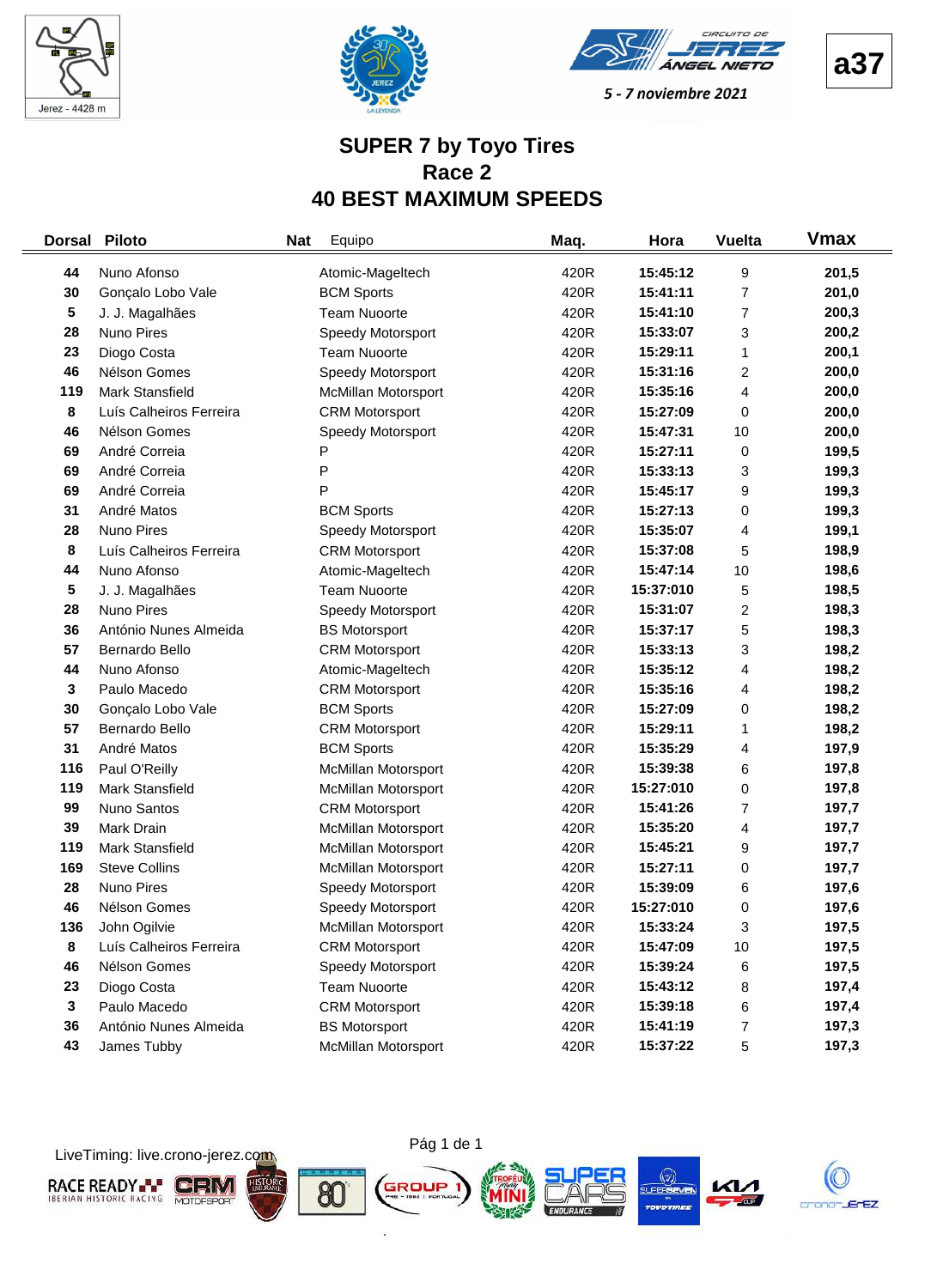







#### **SUPER 7 by Toyo Tires Race 2 TOP FIVE MAXIMUM SPEEDS**

|     | <b>Piloto</b>            | Nat Equipo                 |       |       | <b>Top Five Vmax</b> |       |       |
|-----|--------------------------|----------------------------|-------|-------|----------------------|-------|-------|
|     |                          |                            |       |       |                      |       |       |
|     | 44 Nuno Afonso           | Atomic-Mageltech           | 201,5 | 198,6 | 198,2                | 197,3 | 196,1 |
| 30  | Gonçalo Lobo Vale        | <b>BCM Sports</b>          | 201,0 | 198,2 | 196,1                | 192,9 | 192,4 |
|     | J. J. Magalhães          | <b>Team Nuoorte</b>        | 200,3 | 198,5 | 196,1                | 195,8 | 194,7 |
| 28. | <b>Nuno Pires</b>        | Speedy Motorsport          | 200,2 | 199,1 | 198,3                | 197,6 | 196,6 |
| 23  | Diogo Costa              | <b>Team Nuoorte</b>        | 200,1 | 197,4 | 196,3                | 196,0 | 195,5 |
| 46  | Nélson Gomes             | Speedy Motorsport          | 200,0 | 200,0 | 197,6                | 197,5 | 196,3 |
| 8   | Luís Calheiros Ferreira  | <b>CRM Motorsport</b>      | 200,0 | 198,9 | 197,5                | 196,4 | 195,5 |
|     | 119 Mark Stansfield      | McMillan Motorsport        | 200,0 | 197,8 | 197,7                | 197,3 | 197,2 |
|     | 69 André Correia         | P                          | 199,5 | 199,3 | 199,3                | 197,0 | 196,1 |
| 31  | André Matos              | <b>BCM Sports</b>          | 199,3 | 197,9 | 194,5                | 192,7 | 192,6 |
|     | 36 António Nunes Almeida | <b>BS Motorsport</b>       | 198,3 | 197,3 | 196,9                | 195,4 | 194,4 |
| 57  | Bernardo Bello           | <b>CRM Motorsport</b>      | 198,2 | 198,2 | 197,0                | 194,7 | 194,6 |
| 3   | Paulo Macedo             | <b>CRM Motorsport</b>      | 198,2 | 197,4 | 196,9                | 196,6 | 196,5 |
|     | 116 Paul O'Reilly        | McMillan Motorsport        | 197,8 | 197,2 | 196,6                | 196,4 | 194,7 |
|     | 39 Mark Drain            | McMillan Motorsport        | 197,7 | 196,6 | 196,4                | 195,5 | 195,2 |
|     | 99 Nuno Santos           | <b>CRM Motorsport</b>      | 197,7 | 196,3 | 196,2                | 195,8 | 195,5 |
|     | 169 Steve Collins        | McMillan Motorsport        | 197,7 | 193,9 | 192,9                | 191,5 | 191,5 |
|     | 136 John Ogilvie         | McMillan Motorsport        | 197,5 | 194,6 | 193,6                | 193,5 | 190,9 |
| 43. | James Tubby              | McMillan Motorsport        | 197,3 | 196,0 | 195,8                | 195,2 | 194,7 |
|     | 53 José Carlos Pires     | Speedy Motorsport          | 197,3 | 195,9 | 193,9                | 190,9 | 190,8 |
|     | 12 José Kol Almeida      | <b>BCM Sports</b>          | 196,9 | 194,5 | 194,3                | 192,5 | 192,4 |
| 19  | Duarte Lisboa            | <b>Team Nuoorte</b>        | 196,8 | 196,3 | 195,4                | 195,1 | 194,7 |
| 29  | Paulo Costa              | <b>Team Nuoorte</b>        | 196,4 | 193,1 | 191,8                | 191,4 | 191,2 |
|     | 20 Luís Maria Lisboa     | <b>Team Nuoorte</b>        | 195,7 | 195,3 | 195,0                | 194,1 | 192,6 |
| 25  | <b>Bertrand Rouchout</b> | Speedy Motorsport          | 195,4 | 192,7 | 191,6                | 188,7 | 188,3 |
|     | 70 Martin Amison         | <b>McMillan Motorsport</b> | 195,0 | 194,8 | 193,9                | 193,5 | 192,3 |
| 7   | Diogo Tavares            | <b>CRM Motorsport</b>      | 194,7 | 194,5 | 193,6                | 192,2 | 191,6 |
| 54  | Fernando Costa           | Atomic-Mageltech           | 194,1 | 190,0 | 188,8                | 186,8 | 186,7 |
| 55  | Ricardo Pedrosa          | Atomic-Mageltech           | 192,8 | 190,7 | 188,3                | 188,2 | 187,8 |
|     | 38 Martin Gee            | McMillan Motorsport        | 192,1 | 191,2 | 191,2                | 190,9 | 190,8 |
|     | 125 Jay McCormack        | McMillan Motorsport        | 187,7 | 187,6 | 187,0                | 186,8 | 183,2 |
|     | 146 Jamie Winrow         | McMillan Motorsport        | 187,6 | 184,2 | 183,4                | 183,3 | 181,7 |

LiveTiming: live.crono-jerez.com













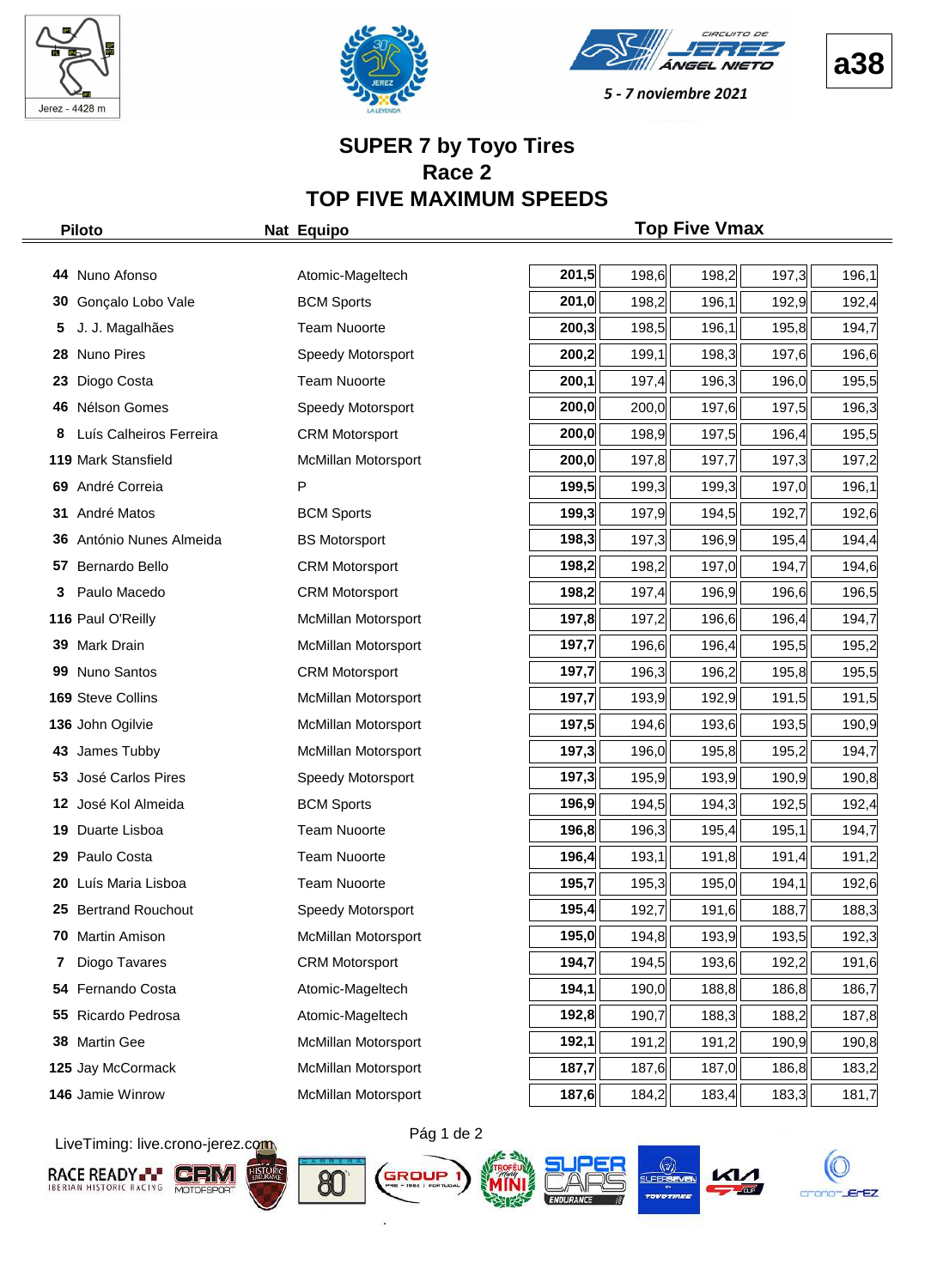







#### **SUPER 7 by Toyo Tires Race 2 TOP FIVE MAXIMUM SPEEDS**

| <b>Piloto</b>                        | Nat Equipo                 |       |       | <b>Top Five Vmax</b> |       |       |
|--------------------------------------|----------------------------|-------|-------|----------------------|-------|-------|
| 6<br>Aman Uppal                      | McMillan Motorsport        | 187,1 | 186,5 | 185,9                | 184,5 | 183,8 |
| 129 Tim Child                        | McMillan Motorsport        | 187,0 | 184,0 | 183,9                | 182,8 | 182,7 |
| <b>111 Oliver Gibson</b>             | McMillan Motorsport        | 186,6 | 186,2 | 185,9                | 183,7 | 183,6 |
| John Shiveral<br>71                  | <b>McMillan Motorsport</b> | 185,1 | 184,9 | 184,0                | 183,5 | 183,0 |
| 37 Pedro Lacerda                     | Garagem 19                 | 184,3 | 183,9 | 183,8                | 180,1 | 177,2 |
| <b>Frederico Brion Sanches</b><br>77 | <b>BS Motorsport</b>       | 181,5 | 179,7 | 178,9                | 176,8 | 176,6 |
| 24 Bernardo Gonzalez                 | <b>CRM Motorsport</b>      | 180,7 | 178,1 | 177,4                | 175,9 | 174,0 |
| 18 Francisco Figueiredo              | P                          | 180,3 | 179,5 | 178,2                | 178,1 | 177,6 |
| <b>16</b> Dominic Geary              | <b>CRM Motorsport</b>      | 179,4 | 175,1 | 174,2                | 172,8 | 171,8 |
| Miguel Couceiro<br>22                | <b>CRM Motorsport</b>      | 179,3 | 172,4 | 171,7                | 170,0 | 167,8 |
| Paulo Duarte<br>21                   | <b>CRM Motorsport</b>      | 176,7 | 174,7 | 174,7                | 174,2 | 173,7 |

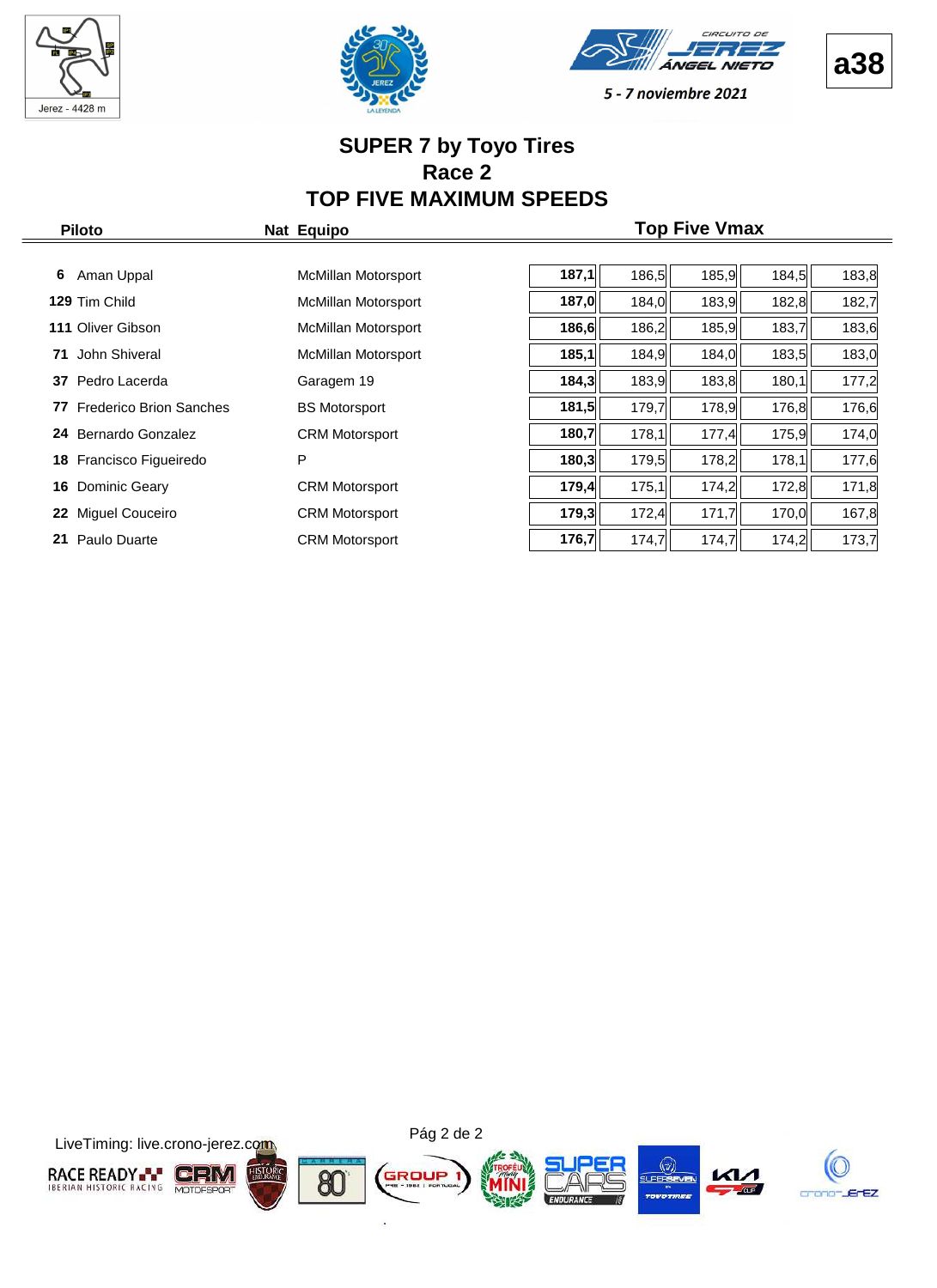





#### **SUPER 7 by Toyo Tires Race 2 PLANNING**

| Vta |    |    |      |     | 5     |       |         | 8             | 9   | 10           | -11    |         | 12 13  |                         |     |          |       |    |           |       |     |                 |    | 14 15 16 17 18 19 20 21 22 23 24 25 |        |        | 26 27 | 28            | -29    | -30               |                                                     | 31 32 |
|-----|----|----|------|-----|-------|-------|---------|---------------|-----|--------------|--------|---------|--------|-------------------------|-----|----------|-------|----|-----------|-------|-----|-----------------|----|-------------------------------------|--------|--------|-------|---------------|--------|-------------------|-----------------------------------------------------|-------|
|     | 28 |    |      | 3   | 8     |       | 5 44 30 |               |     | 46 57        |        |         |        | 36 23 69 119 116 169 99 |     |          |       |    |           |       |     |                 |    | 43 29 39 12 136 31 25 19            |        |        |       |               |        |                   | 20 70 54 38 55 125 146                              |       |
|     | 53 | 28 |      | 44  |       | .5    | 30      |               |     | 3 57 23 119  |        |         | 69 169 | -46                     |     | 36 43 29 |       | 39 | 99        | 31    |     | 12 136          |    | 25 20                               | -38    | 19     | 70    |               | 54 125 |                   | 55 116 129                                          |       |
|     | 53 |    | 28   | 44  | 8     | 30.   | 5       | $\mathcal{S}$ |     | 57 119       | -23    | 69      |        | 36 169                  | 46  | 43 39    |       |    | 29 99     | - 12  | -20 | - 31            |    | 25 136 38                           |        |        |       | 70 19 116 125 |        |                   | 55 146 129                                          |       |
|     | 53 |    | 7 28 | 8   | 30    | 44    | $5 -$   | -57           |     | $3 \quad 23$ |        |         |        | 69 119 36 169 46 43 39  |     |          |       |    |           |       |     |                 |    | 99 29 12 20 25 31 136 38            |        |        |       |               |        |                   | 19 116 70 125 55 146 129                            |       |
|     | 53 |    | 7 28 | 8   | 30    | 5     | 44      | -23           | 69. | -57          | 3      |         |        | 36 119 169              | 46  |          | 43 39 | 99 | 29        | -20   |     |                 |    | 25 31 136 19                        |        | 38 116 |       |               |        |                   | 70 125 12 146 55 129                                |       |
| 5   | 53 |    | 7 28 | 8   | 30    | $5 -$ | 44      | -23.          | 69  |              | 57 119 |         |        | 3 36 169                | -46 | 39 43    |       | 99 |           | 29 20 |     |                 |    |                                     |        |        |       |               |        |                   | 25 31 136 19 116 70 38 <del>125 12</del> 55 146 129 |       |
| 6   | 53 |    | 8    | 28  | $5 -$ | -30   | -44     | -23           | 69  |              | 57 119 |         |        | 3 36 169 46 39 43 99    |     |          |       |    |           |       |     |                 |    |                                     |        |        |       |               |        |                   | 20 29 25 31 136 19 116 70 38 55 146 129 111 18      |       |
|     | 53 |    | 8    | 28  | $5 -$ | -30   | 44      | -23           | 69  | -57          |        | 3 1 1 9 |        | 36 169                  | -39 | 43.46    |       | 99 |           |       |     | 20 29 25 136 31 |    |                                     | 19 116 |        |       |               |        |                   | 70 38 55 146 111 129 18                             |       |
| 8   | 53 |    | 8    | -28 |       | 5 30  | 44      | -23           | 69  |              | 57 119 |         |        | 3 36 169 39 43 99       |     |          |       |    |           |       |     |                 |    | 46 20 29 25 136 31 19               | 70     |        |       |               |        | 38 55 146 111 129 |                                                     | 18 37 |
|     | 53 |    | 8    | 28  |       | 5 30  | 44      | -23           | 57  | 69           |        | 3 1 1 9 |        | 36 169 39 43 99         |     |          |       |    |           |       |     |                 |    | 46 20 29 25 136 31 19               | 70     |        |       |               |        | 38 55 146 111 129 |                                                     | 18 37 |
| 10  | 53 |    | 8    | -28 | $5 -$ | -30   | 44      | -23           | 57  | 69           |        | 3 1 1 9 |        | 36 169                  | 39  | 43 99    |       | 46 | -20       | -29   |     | 25 136          | 19 | -31                                 | 70     |        |       |               |        | 38 55 146 111 129 |                                                     | 18 37 |
| 11  | 53 |    | 8    | 28  | 5.    | 23    | 44      | 30            | 57  | 69           |        | 3 1 1 9 |        | 36 169                  | -39 | 43       | -99   | 46 | <b>20</b> | 29    |     | 25 136          | 19 | 31                                  | 70     | 38     |       |               |        | 55 146 111 129    |                                                     | 18 37 |



**a39**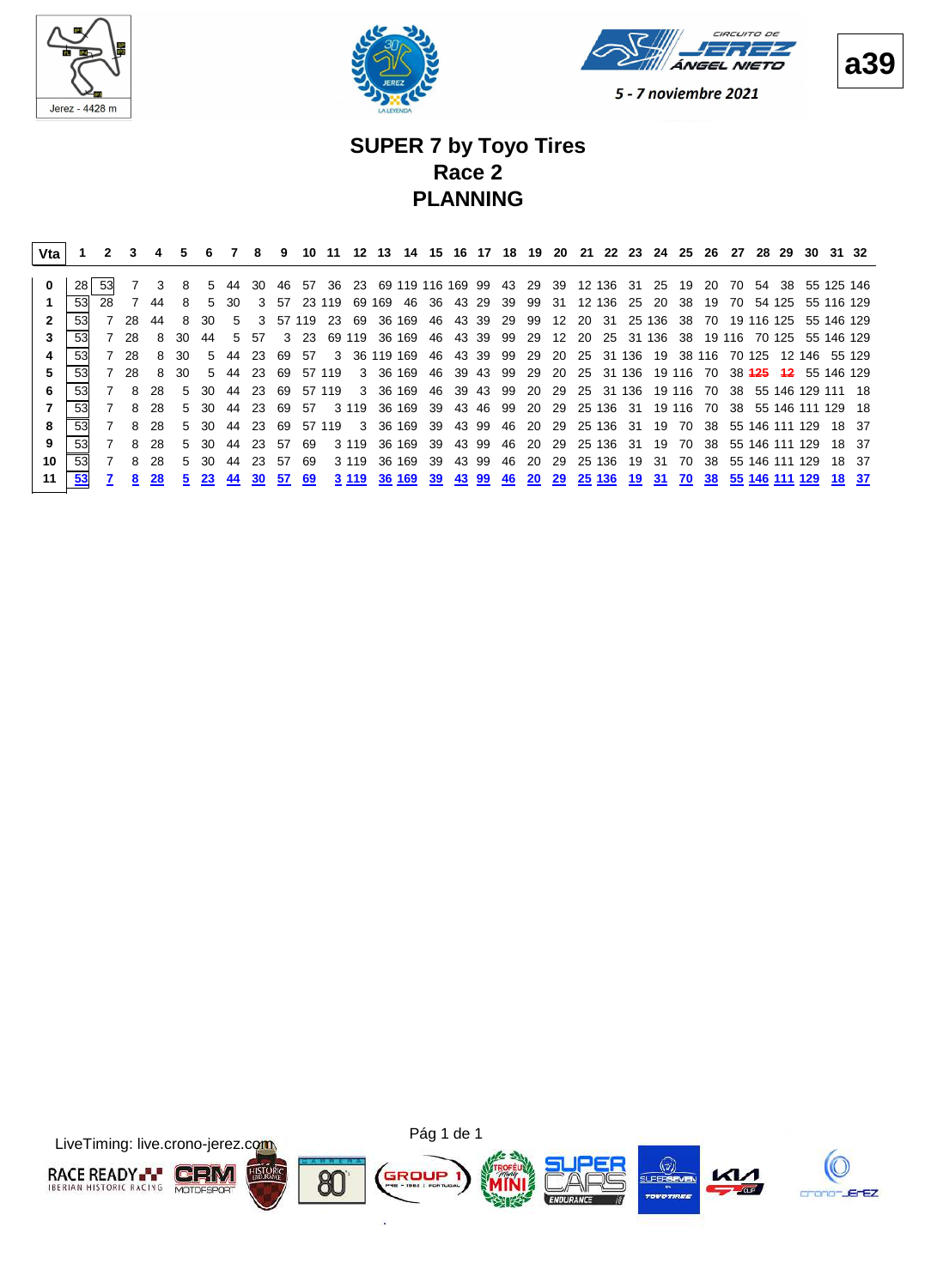





#### **SUPER 7 by Toyo Tires Race 4 STARTING GRID**

|             | $\overline{2}$           |                              |
|-------------|--------------------------|------------------------------|
| 7           | Diogo Tavares            | José Carlos Pires<br>53      |
|             | $\overline{4}$           | 3                            |
| 28          | Nuno Pires               | Luís Calheiros Ferreira<br>8 |
|             | $\,6\,$                  | 5                            |
|             | Diogo Costa              | J. J. Magalhães<br>5         |
| <b>23</b>   | 8                        | 7                            |
|             | Gonçalo Lobo Vale        | Nuno Afonso<br>44            |
| <b>30</b>   | 10                       | 9                            |
|             | André Correia            | Bernardo Bello<br>57         |
| 69          | 12                       | 11                           |
|             |                          | Paulo Macedo<br>$\mathbf 3$  |
| <u> 119</u> | Mark Stansfield          | 13                           |
|             | 14                       | António Nunes Almeida<br>36  |
| <u>169</u>  | <b>Steve Collins</b>     | 15                           |
|             | 16                       | Mark Drain<br>39             |
| 43          | James Tubby              |                              |
|             | 18                       | 17<br>Nuno Santos            |
| 46          | Nélson Gomes             | 99                           |
|             | 20                       | 19                           |
| 25          | <b>Bertrand Rouchout</b> | Paulo Costa<br>29            |
|             | 22                       | 21                           |
| 19          | Duarte Lisboa            | John Ogilvie<br>136          |
|             | 24                       | 23                           |
|             | Luís Maria Lisboa        | André Matos<br><u>31</u>     |
| <b>20</b>   | 26                       | 25                           |
|             | <b>Martin Gee</b>        | Martin Amison<br>70          |
| 38          | 28                       | 27                           |
|             |                          | Ricardo Pedrosa<br>55        |
| 54          | Fernando Costa           | 29                           |
|             | 30                       | Paul O'Reilly<br>116         |
| 12          | José Kol Almeida         |                              |

LiveTiming: live.crono-jerez.com





ä

Pág 1 de 2